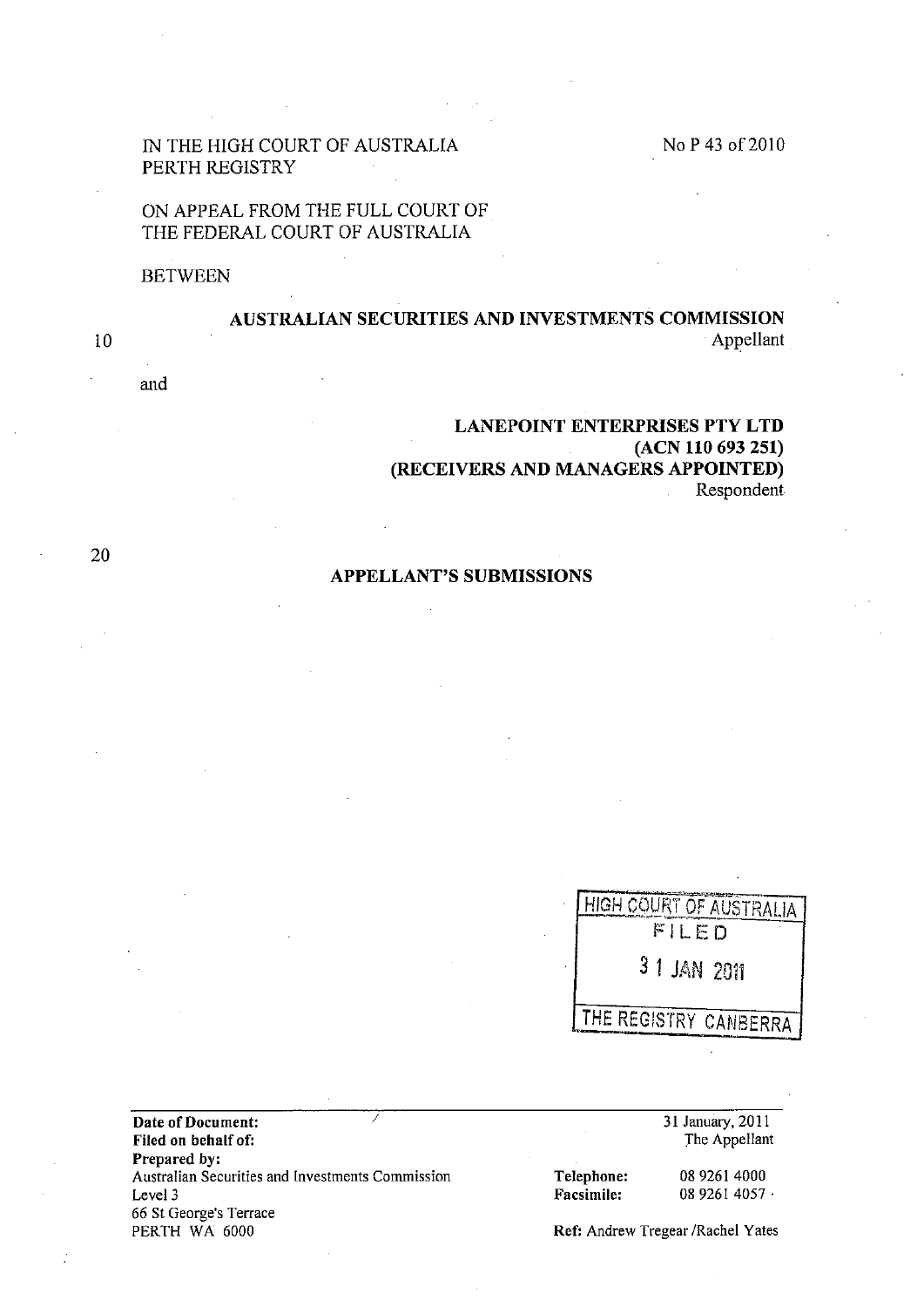## **Part I: SUITABILITY FOR PUBLICATION**

I. These submissions are in a form suitable for publication on the internet.

#### **Part 11: ISSUE**

2. The issue in this appeal is whether, and if so in what circumstances, the assertion by a company presumed to be insolvent under s 4S9C(2) of the *Corporations Act 2001* (Cth) that it disputes a debt ought result in the dismissal or stay of an application that the company be wound up in insolvency.

## 10 **Part Ill: SECTION 78B OF THE JUDICIARY ACT**

3. No notice need be given in compliance with s 78B of the *Judiciary Act 1903*  (Cth).

## Part IV: **CITATION**

4. The decision of Gilmour J at first instance is: *Australian Securities and Investments Commission v Lanepoint Enterprises Ply Ltd (receivers and managers appointed) (No* 2) [2009] FCA 493. The decision of the Full Court of the Federal Court is: *Lanepoint Enterprises Ply Ltd (receivers and managers appointed) v Australian Securities and Investments Commission*  [2010] FCAFC 49; (2010) 78 ACSR 487. The decision of the Full Court of the Federal Court in relation to costs is: *Lanepoint Enterprises Ply Ltd (Receivers and Managers Appointed) v Australian Securities and Investments Commission (No* 2) [2010] FCAFC 116.

## **Part V: FACTS**

20

5. The Respondent **(Lanepoint)** is a company within the Westpoint Group of Companies. It was engaged in property development (AB 280-1; AB 1085; AB 842-848). Its operations were financed by loans from an external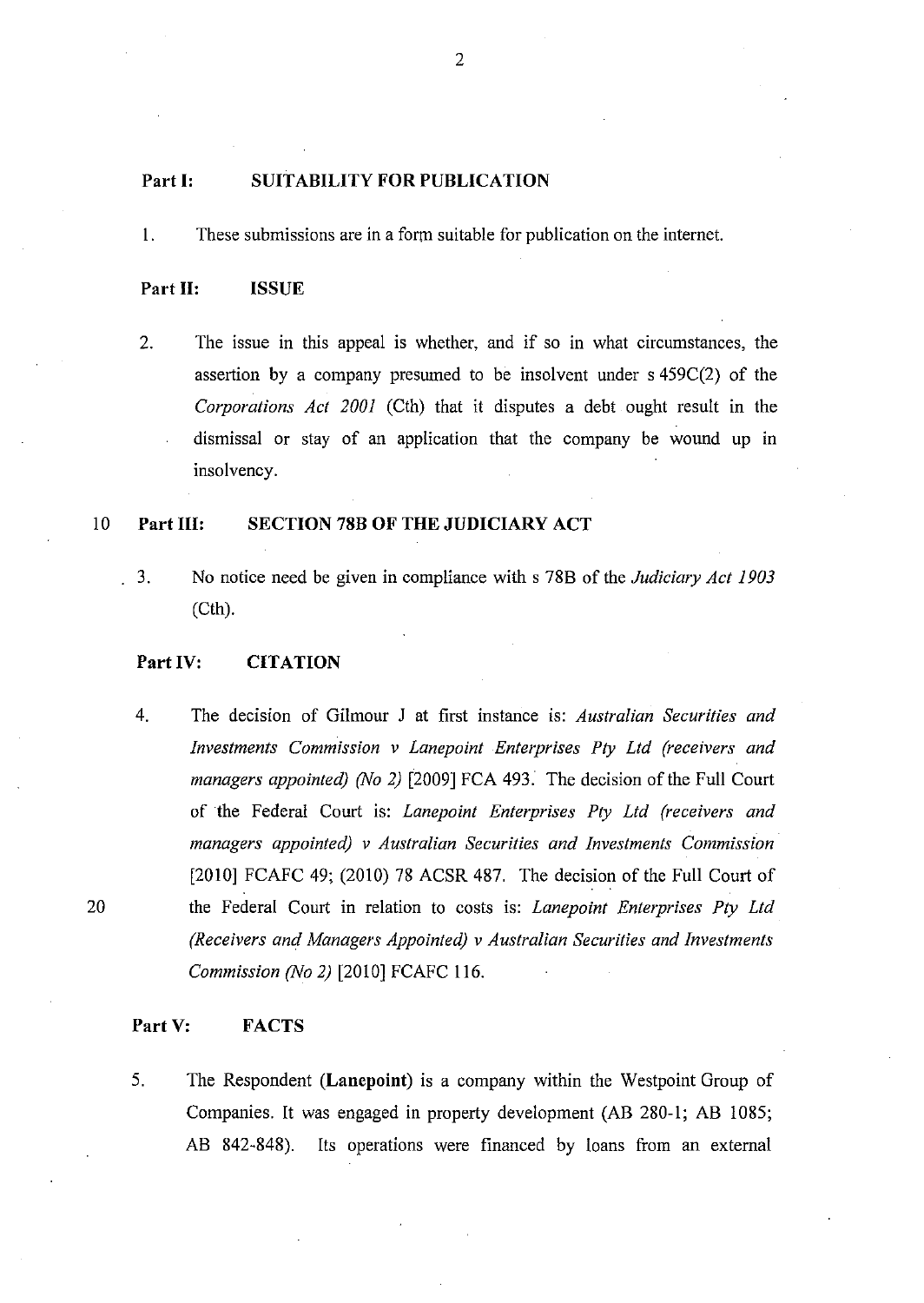financier, Suncorp Metway Limited (Suncorp) (AB 47, 73) and from another company within the Westpoint Group, Westpoint Management Pty Ltd (in its capacity as responsible entity of a managed investment scheme known as the Westpoint Income Fund) (Westpoint Management) (AB 78; AB 840; . AB 876). The external loan was secured by a floating charge granted by Lanepoint to Suncorp (AB 205), and the internal loan was secured by a floating charge granted by Lanepoint to Westpoint Management (AB 233, 236).

6. Shortly before January 2006 the Westpoint Group's books of account showed that Lanepoint's debt to Westpoint Management was \$6,607,978. This figure is the amount stated as due and payable by Mr Read, the liquidator of Westpoint Management (AB 340, 345; AB 1159). In late December 2005 and early January 2006 the books of Lanepoint and Westpoint Management were changed by the Westpoint Group's financial controller. The changes purported to reduce the recorded debt owed by Lanepoint to Westpoint Management to \$2,266,557 (a reduction of \$4,341,422).

7. The first change, described as the 'Kingdream transfer', was an alteration of the books to record around \$2 million of the loan from Westpoint Management to Lanepoint as a loan made to Kingdream Pty Lld instead (AB 317; AB 343,394,418-445; AB 661-664; AB 956-969; AB 971, 978, 982,983; AB 988, 992, 994; AB 1004,1005).

- 8. The second change, described as the '\$2 million run-around', consisted of two round-robin payments of \$1 million each between companies in the Westpoint Group, which were accompanied by book entries to suggest a repayment by Lanepoint of \$2 million of the outstanding Westpoint Management loan (AB 81; AB 153, 156; AB 168-9; AB 170-171; AB 321-322; AB 621-42; AB 342- 4,447-92; AB 970; AB 978, 983; AB 997, 1005; AB 1026, 1031; AB 1036, 1040, 1044).
- 9. Lanepoint defaulted on both the loan from Suncorp and the loan from Westpoint Management (AB 258; AB 266). On 3 March 2006 Suncorp appointed receivers and managers to Lanepoint, under its floating charge (AB 188; AB 255). On 9 March 2006 Westpoint Management (by then in

20

30

- 10
	-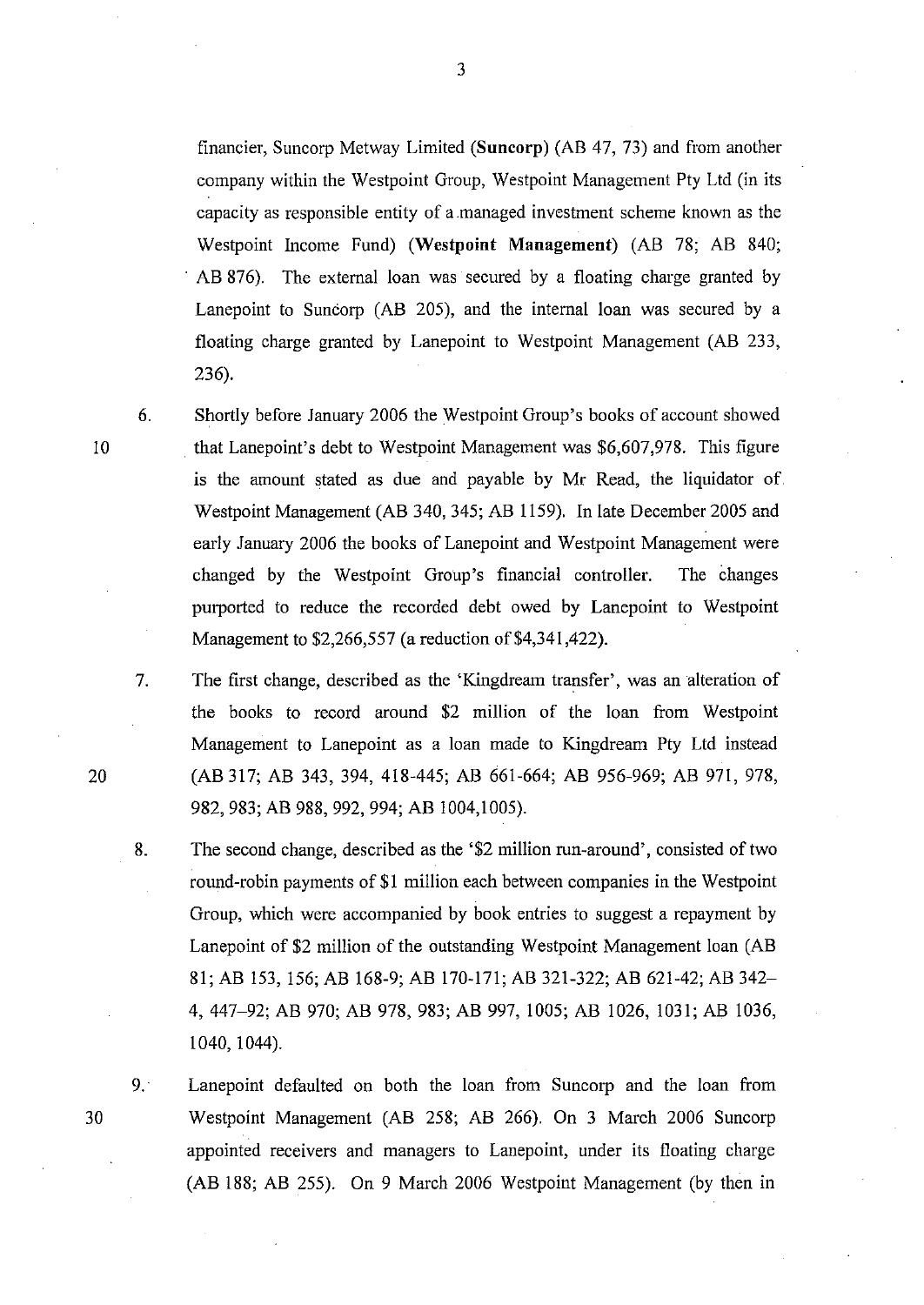provisional liquidation) appointed receivers and managers to Lanepoint, under its floating charge (AB 224; AB 262; AB 340).

10. On 2 June 2006 the Appellant (ASIC) commenced an application for the winding up in insolvency of Lanepoint (AB 2). Lanepoint contended that it was solvent and that the amount which it owed under the Westpoint Management loan was \$2.3 million, not \$6.6 million. The hearing before Gilmour J occurred over a total of four days in March and April 2008 with several short hearings for submissions and evidence on subsequent issues between July 2008 and March 2009 (AB 1428). There was substantial 10 evidence about Lanepoint's financial position. Three witnesses called by Lanepoint, including a financial controller, were cross-examined in detail: see affidavits of KS Carey dated 29 November 2007 at AB 1078; dated 19 March 2008 at AB 1229; dated 10 April 2008 at AB 1236; dated 20 May 2008 at AB 1245; dated 28 July 2008 at AB 1271; dated 12 March 2009 AB 1382; KS Carey XN and XXN 25 March 2008 at AB 19–44; affidavit of NP Carey dated 26 September 2007 at AB 1074; NP Carey XN, XXN and ReXN AB 25, 26 March 2008 at AB 45-107; affidavit of G Nairn dated 14 December 2006 at AB 667; G Nairn XN, XXN and ReXN 27 March 2008 at AB 114-132.

11. His Honour noted but rejected a submission by Lanepoint that the winding up application should be dismissed or stayed on the ground that there was a substantial dispute as to the extent of the indebtedness under the Westpoint Management loan (at [27], [28] AB 1414). His Honour said (at [28] AB 1414):

> A great deal of evidence was adduced in this respect including detailed cross-examination of, amongst others, Mr Carey, Ms Karen Carey and Mr Gregory Nairn, a former senior Lanepoint executive. No suggestion was made that there was other relevant evidence available going to the resolution of this question. If such an alleged dispute is raised and can be resolved during such an application then in my opinion it ought to be. It would only add to the costs of the parties as well as to the public to put it off.

12. His Honour noted that it was common ground that Lanepoint had assets of \$5.7 million (at [18] AB 1412) and Gilmour J found that Lanepoint's liabilities, apart from the Westpoint Management loan, were an assessed taxation liability of \$1.2 million and further inter-company loans of \$495,000

20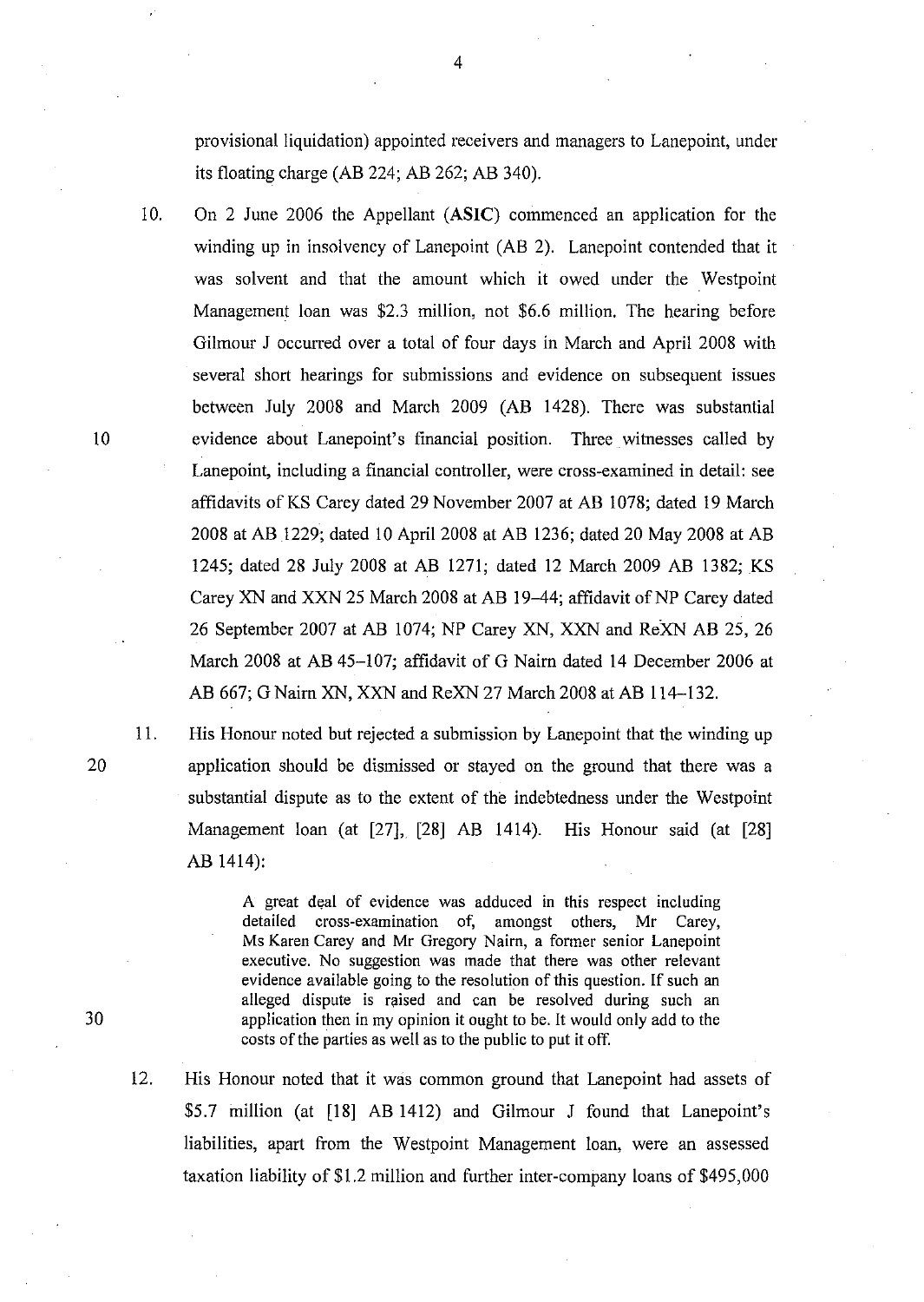(at [87],[88] AB 1426). His Honour found that Lanepoint had failed to establish its solvency and thereby to rebut the statutory presumption of insolvency (at [90], [93] AB 1427). In particular, he found that the two transactions by which that debt had purportedly been reduced to \$2.3 million were 'improper transactions put into effect to conceal the true position that Lanepoint was indebted to [Westpoint Management] in approximately \$6.6 million and to render it unlikely that [Westpoint Management] could recover those funds<sup>31</sup> (at [70] AB 1423) and that Lanepoint remained indebted to Westpoint Management in the amount of \$6.6 million (at [86] AB 1426).

10 13. On 14 May 2009 Gilmour J ordered that Lanepoint be wound up in insolvency (AB 1430).

14. Lanepoint appealed to the Full Court of the Federal Court (AB 1432). On 24 May 2010 the Full Court delivered its reasons for judgment, allowing the appeal and ordering that the application for winding up be stayed until further order (AB 1480). The majority (North and Siopis JJ) upheld Lanepoint's primary ground of appeal, that in light of the dispute about the Westpoint Management loan, the trial judge erred in the exercise of his discretion by not staying or dismissing the winding up application (at [61]-[62], [85] AB 1465, 1470). The minority judge (Buchanan J) agreed with the trial judge (at [105], [108], [113] AB 1476-8). On 9 September 2010 the Full Court relevantly ordered ASIC to pay Lanepoint's costs including all reserved costs of both the appeal and the original action (AB 1494).

# **Part VI: ARGUMENT**

## *Part* 5.4 *of the Act*

IS. Part 5.4 of the *Corporations Act 2001* (Cth) (Act), entitled 'Winding up in insolvency', was introduced into the then *Corporations Law* (now the Act) on 23 June 1993, upon the commencement of the *Corporate Law Reform Act*  1992 (Cth). It replaced Division 1 of the former Part 5.4, which had dealt with

In other words, his Honour found that the two transactions were 'shams'; *Raft/and Ply Lld v Commissioner of Taxation* (2008) 238 CLR 516 at [35], [173].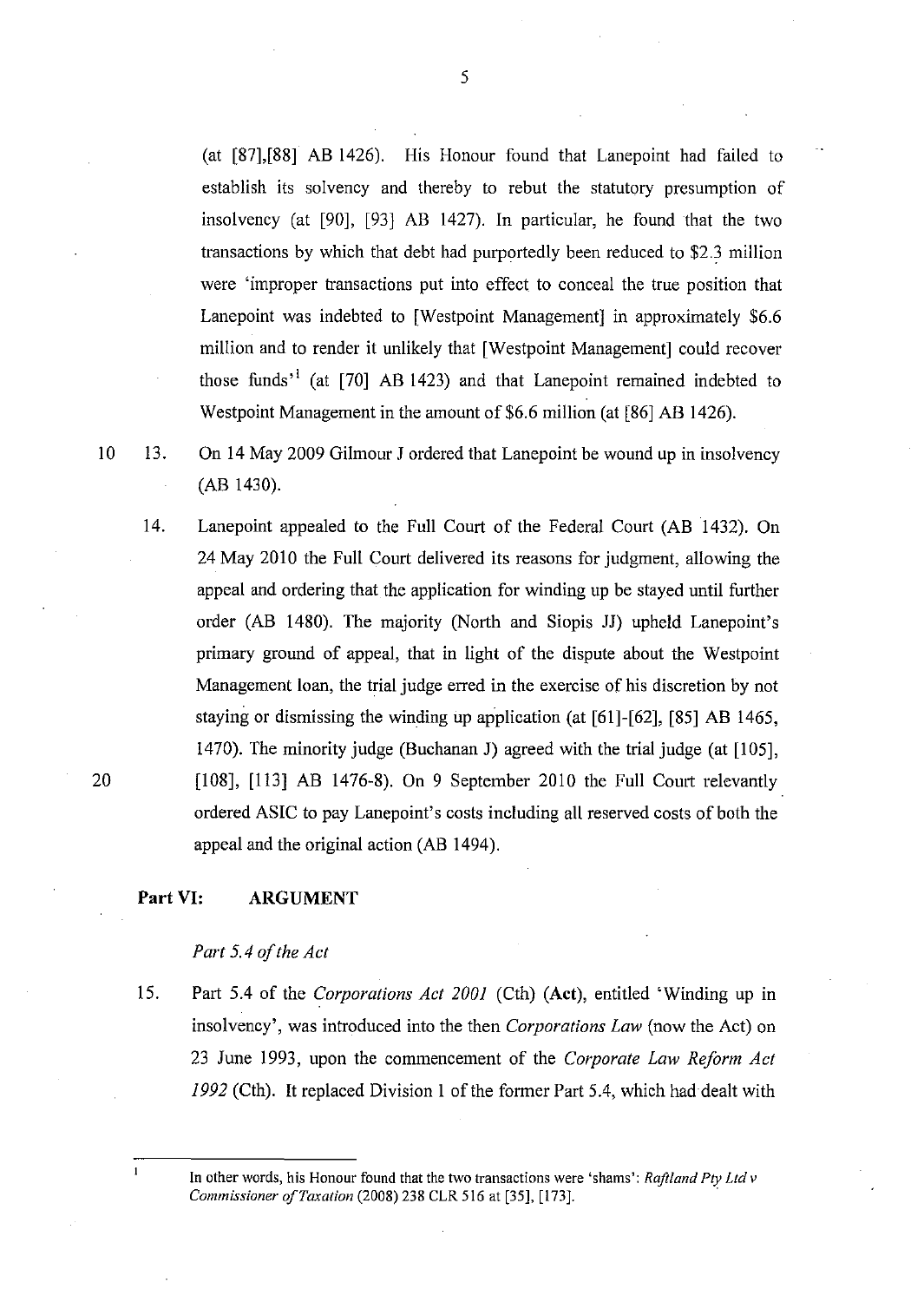orders for winding up. Former Part *SA* was deleted entirely, and replaced by new Parts *SA, 5AA* and *5AB.* 

- 16. Within Part *SA* of the Act:
	- (a) Section 459P describes the persons who have standing to apply to the Court for a company to be wound up in insolvency.
	- (b) Section 459A provides that on an application under s 459P the Court may order that an insolvent company be wound up in insolvency.
	- (c) Section 459C relevantly provides that, in an application for winding up in insolvency, the Court must presume that the company is insolvent if certain circumstances existed during or after the 3 months ending on the day when the application was made. This is conveniently labelled 'the presumption of insolvency'. The presumption operates except so far as the contrary is proved for the purposes of the application.
- 17. A person is solvent if, and only if, the person is able to pay all the person's debts, as and when they become due and payable: s 95A(1) of the Act. A person who is not solvent is insolvent: s 95A(2).
- 18. Section 95A is another provision that was introduced by the *Corporate Law Reform Act* 1992. Previously the Act did not contain a definition of insolvent. Under the *Companies Code* (which had applied until 1991) a company could be wound up by the court if it was 'unable to pay its debts': s *364(1)(e)?* It was left to the courts to explain its meaning. A similar expression, 'unable to pay his debts as they become due from his own moneys', which appeared in bankruptcy legislation, was interpreted by the High Court in *Bank of Australasia v Hall* (1907) 4 CLR 1514, 1527-1528; *Sandell v Porter (1966)*  115 CLR 666, 670. In the latter case, Barwick CJ said that 'the conclusion of insolvency ought to be clear from a consideration of the debtor's financial position in its entirety and generally speaking ought not to be drawn simply from evidence of a temporary lack of liquidity', and that 'it is the debtor's inability, utilizing such cash resources as he has or can command through the
	- The same expression was used in the *Corporations Law* (as originally enacted, which applied from 1991 to 1993): s 460(1).

10

20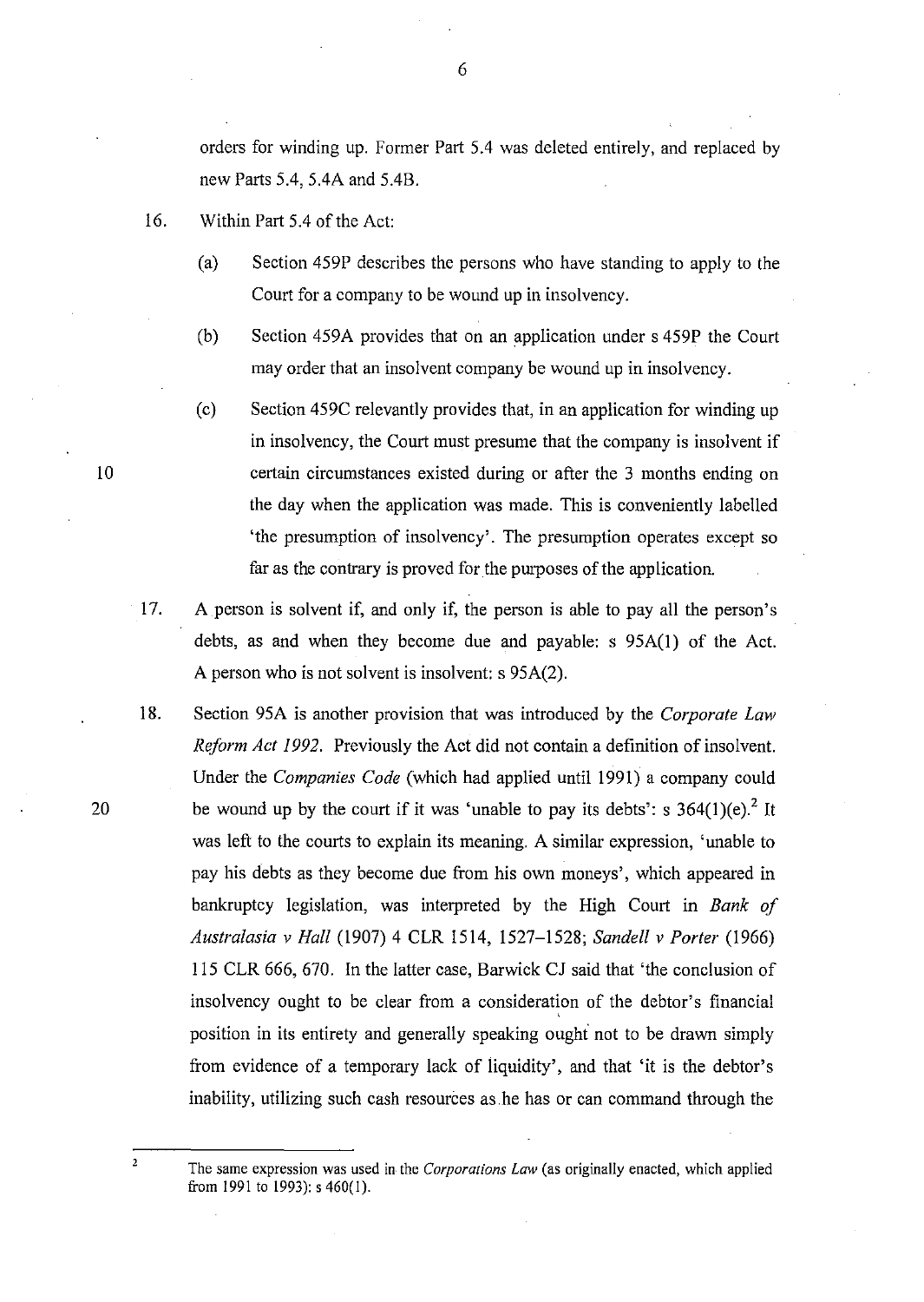use of his assets, to meet his debts as they fall due which indicates insolvency'. Section 95A contemplates a cash flow test of solvency, rather than a mechanical calculation of assets and liabilities.<sup>3</sup> This is consistent with the 'common law test' for solvency as expressed in *Sandell* v *Porter.* 

*Presumption of insolvency'* 

- 19. The presumption of insolvency in s 459C has been identified by the High Court as an important element of the scheme of Pt 5.4.<sup>4</sup>
- 20. No statutory presumption of insolvency had existed before the enactment of the current Part  $5.4$ <sup>5</sup> However there was s  $364(2)$  of the *Companies Code*<sup>6</sup>, which deemed a company to be 'unable to pay its debts' in certain circumstances.7 The General Insolvency Inquiry (ALRC report number 45, 1988) **(Harmer** Report), which formed the basis for many of the amendments introduced by the *Corporate Law Reform Act* 1992, supported a proposal to provide presumptions of insolvency which would facilitate proof of insolvency' in a winding up application, to replace the deeming provision: [135]-[138]. It further recommended that there should be several circumstances in which a company would be presumed to be insolvent: [136]-[141].

4 5

 $\overline{\mathbf{3}}$ 

6 7

21. Where a company is presumed to be insolvent under s 459C, it bears the onus of displacing the presumption. In the terms of s 95A, the company must prove that it is able to pay all its debts, as and when they become due and payable. How it chooses to do that is a forensic decision for the company. In order to

*David Grant* & *Co Ply Lld v Westpac Banking Corporation* (1995) 184 CLR 265, 278.

This was replaced by s 460(2) of the *Corporations Law,* as originally enacted; it applied until 1993.

20

*Melbase Corporation Ply Lld v Segenhoe Lld* (1995) 13 ACLC 823, 832; *Leslie v Howship Holdings Ply Ltd* (1997) 15 ACLC 459, 465.

At common law, it was said that evidence of failure to pay debts constitutes evidence of inability to pay debts: *Re Globe New Patent Ion* & *Steel Co* (1875) 20 LR (Eq) 337; *Cornhill Ins PLC v Improvement Services Lld* [1986] 1 WLR 114, 117. Therefore the non-payment of a debt after demand could, in appropriate circumstances, assist in proof of insolvency quite independently from the statutory provisions: *Southern Steel Suppliers Ply Lld v Utilily Brute Trailers Ply Lld* (1984) 2 ACLC 686, 687. However this was not a presumption of law; rather it falls within the category of presumptions of fact, which are not true presumptions at all merely frequently recurring examples of circumstantial evidence: *Cross on Evidence, [7255].*  which had applied until 1991.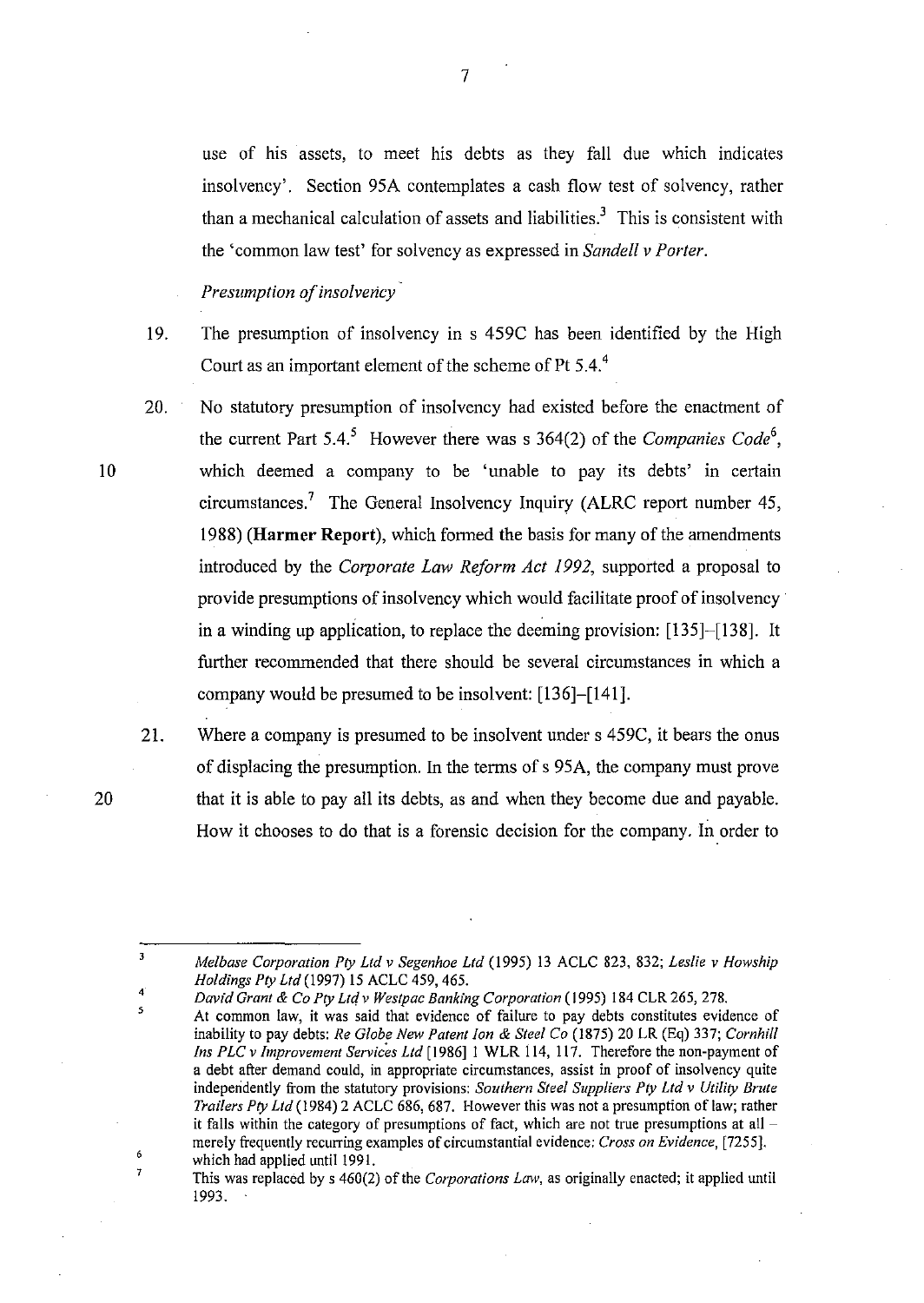prove solvency the court should ordinarily be presented with the 'fullest and best' evidence of the financial position of the company. $s^8$ 

22. The majority of the Full Court stated that s 459C 'affords a creditor the status to commence a winding up application in circumstances where a company has not set aside a statutory demand' (at [44] AB 1461). That is incorrect. The section's purpose is to create a presumption of insolvency for the purposes of a winding up application. It makes no reference to standing or status to bring a winding up application.

# *Application of the presumption of insolvency in the present case*

- 10 23. One circumstance which triggers the presumption of insolvency is the appointment of a receiver under a floating charge. Under s 459C(2)(c) of the Act.the Court *must* presume that a company, which is the subject of a winding up application, is insolvent if, during or after the 3 months ending on the day when the application was made, relevantly a receiver of property of the company was appointed under a power contained in an instrument relating to a floating charge on such property.
	- 24. The appointment of receivers to Lanepoint on 3 March 2006 and again on 9 March 2006 twice triggered the statutory presumption of insolvency created by s 459C(2)(c). Having commenced its winding up application on 2 June 2006, ASIC had the benefit of that presumption.
	- 25. ASIC is described as one of the persons that may apply to the Court for a company to be wound up in insolvency:  $s$  459P(1)(f). An application by ASIC may only be made with the leave of the Court: s  $459P(2)(d)$ , after a Court is satisfied that there is a *prima facie* case that the company is insolvent: s 459P(3). The presumption created by s 459C that Lanepoint was insolvent operated to discharge ASIC's obligation to demonstrate a *prima facie* case that

*Commonwealth Bank of Australia* v *Begonia* (1993) II ACLC 1075, 1081; *Ace Contractors*  and Staff Pty Ltd v Westgarth Development Pty Ltd [1999] FCA 728, [44]; *Expile Pty Ltd v Jabb's Excavations Ply Lld (No* 2) (2003) 45 ACSR 711, [16] (NSWCA).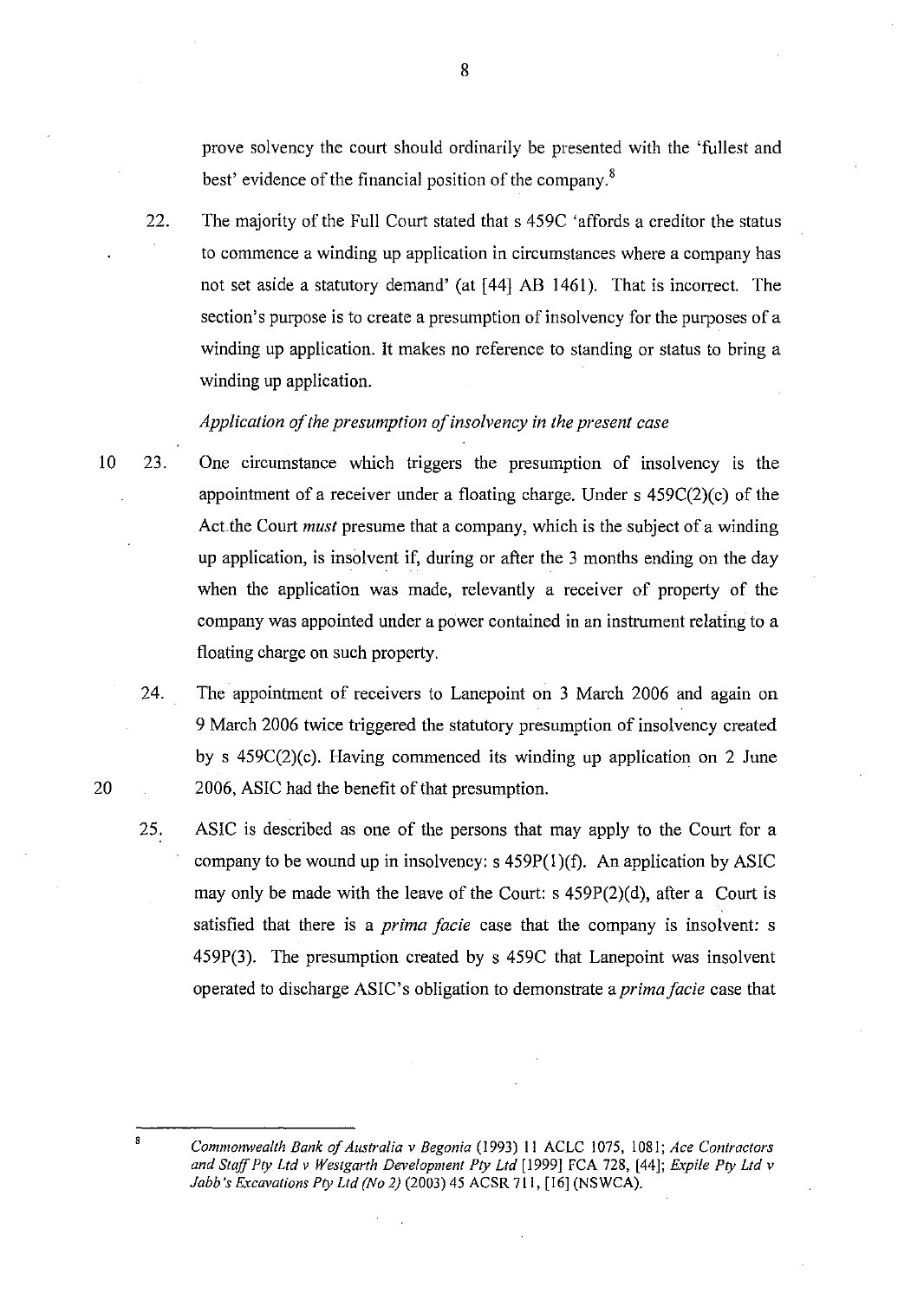Lanepoint was insolvent, and met the condition for the grant of leave under s 459P(3) of the Act.<sup>9</sup>

26. In order to resist the winding up application, the onus fell on Lanepoint to rebut the presumption and to prove that it was solvent.

## *Disputed debts in an application for winding up in insolvency*

- 27. The current position under Part 5.4 of the Act may be summarised as follows:
	- (a) If one or more of the circumstances listed in s  $459C(2)$  is satisfied, the company is presumed to be insolvent.
	- (b) The company may rebut the presumption by proving its solvency. In order to do this, it must present the fullest and best evidence of its financial position.
	- (c) If, in opposing the winding up application, the company disputes the existence or amount of a debt, for which it would otherwise appear to be liable, then:
		- . (i) If the applicant for winding up relies on a presumption of. insolvency triggered by the company's failure to comply with a statutory demand (s  $459C(2)(a)$ ), and the disputed debt is the subject of that demand, the company may not dispute the existence or amount of the debt in the winding up proceeding unless it obtains leave of the court (s 459S(1) of the Act). Leave must not be given unless the court is satisfied that the ground of dispute is material to proving that the company is solvent (s 459S(2) of the Act). This means that the company must show that the debt in respect of which it is seeking leave is pivotal to the question of solvency in the sense that that if the

*ASIC* v *For,estview Nominees Ply Lld (No* 3) [2006] FCA 1710, [53]; *ASIC* v *Eastlands Ply Lld (No* 3) [2006] FCA 1702, [64].

20

9

10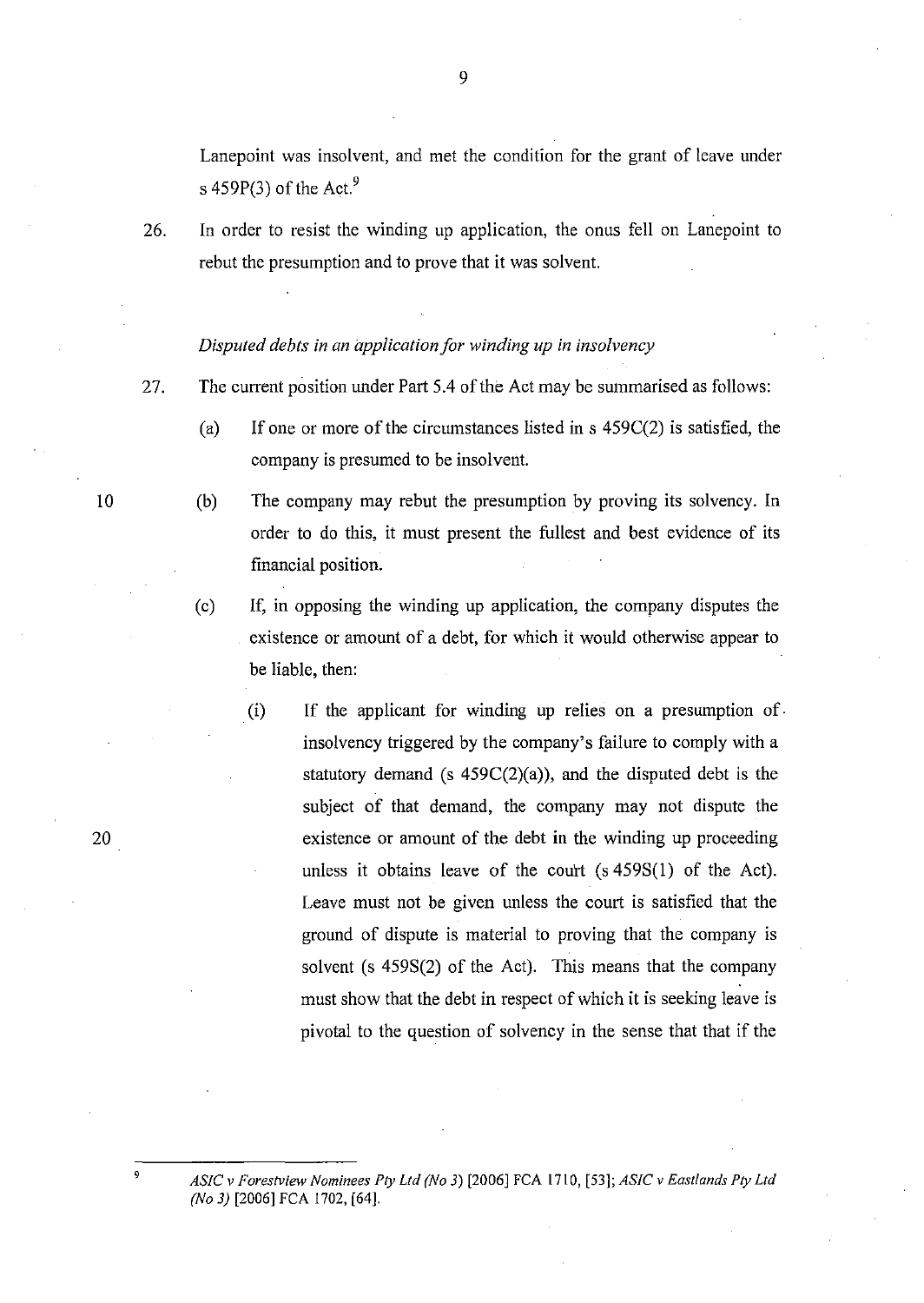debt exists then the company will be insolvent and if the debt does not exist, then the company will be solvent.<sup>10</sup>

- (ii) If the applicant for winding up relies on a presumption of insolvency other than for a failure to comply with a statutory demand, or relies on a presumption of insolvency triggered by the company's failure to comply with a statutory demand but the disputed debt is not the subject of that demand, then, if the court, in the exercise of its discretion decides to determine the dispute (which it is submitted, would be the usual course), as part of discharging its onus of proving its solvency (rebutting the presumption), the company must prove to the court's satisfaction that the debt does not exist or is of a lower amount.
- (iii) **If** the applicant for winding up does not rely on a presumption of insolvency at all, and seeks to prove the company's insolvency, the court may, in the exercise of its discretion, either determine the dispute as regards the debt in the winding up proceeding or split off the dispute: *Ocean City Ltd (receiver and manager appointed)* v *Southern Oceanic Hotels Pty Ltd*  (1993) 10 ACSR 483, 486. There are cases which stand as authority for the proposition that if the disputed debt goes to the applicant's status as a creditor, and the applicant's standing, the court would ordinarily not make a winding up order without the . dispute being determined first (either by that court or in another forum): *Re the Imperial Silver Quarries Company Ltd [1868]*  16 WR 1220, 1221;11 *Fortuna Holdings Pty Ltd* v *Deputy Commissioner of Taxation* [1978] VR 83, 93-4;<sup>12</sup> *Re Jeff Reid*

 $10$ 

<sup>10</sup>  *Switz Pry Ltd v Glowbind Pry Ltd* (2000) 48 NSWLR 661, [56] (NSWCA); *Grant Thornton Services (NSW) Pry Ltd* v *St George Wholesale Distributors Pry Ltd* [2008] FCA 1777, [19]- [23].

<sup>11</sup>  12 Where it was stated that it is against the principles of the court to wind up a company upon a disputed debt.

Where it was stated that it is an abuse of process for a petitioner to petition for the winding up . of a company on the basis of a disputed debt as the petitioner would not be able to establish its status as creditor in respect of a debt which was in dispute.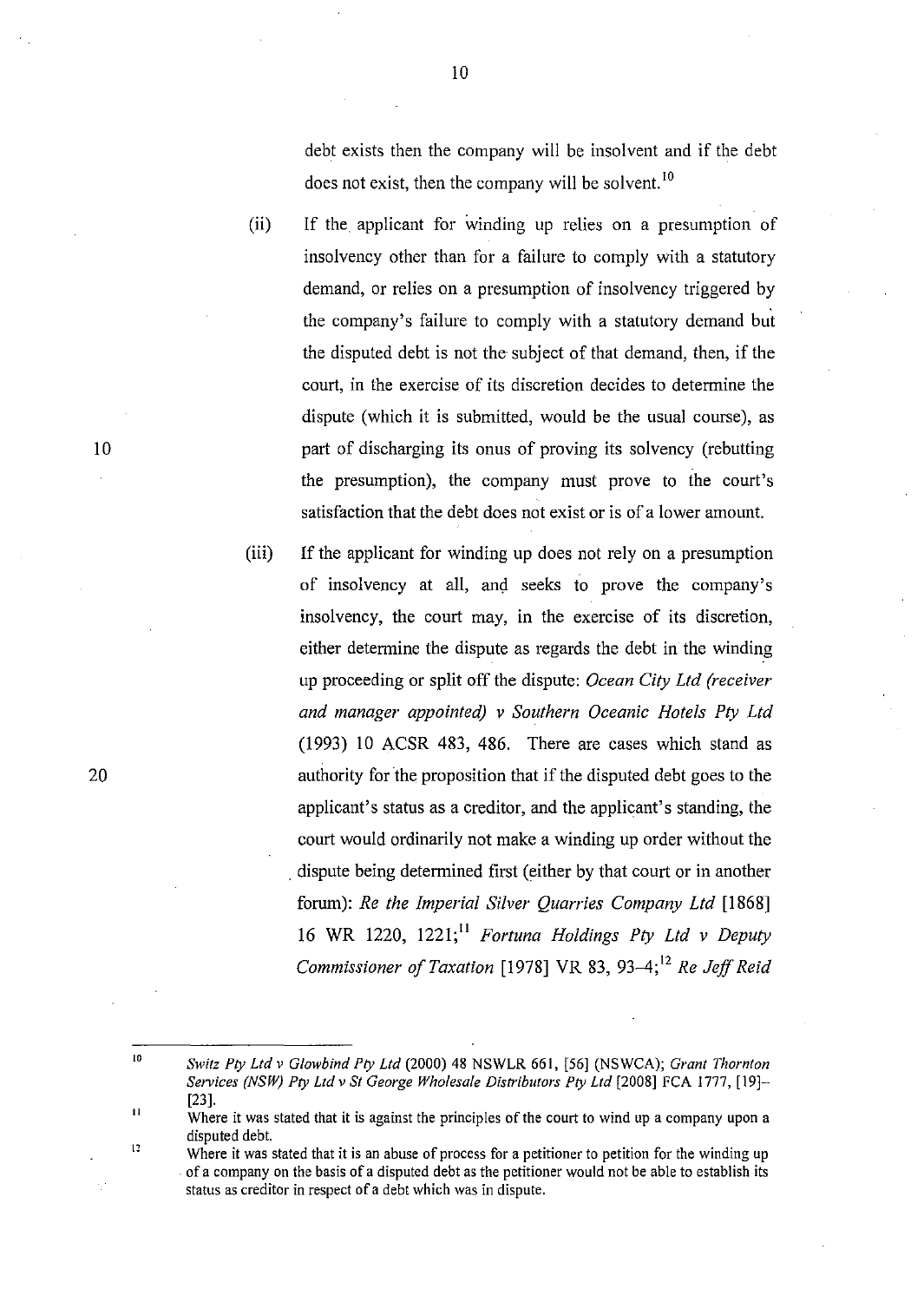*Ply Ltd and the Companies Act* (1980) 5 ACLR 28,32;13 *L&D Audio Acoustics Ply Lld v Pioneer Electronic Australia Ply Ltd*  (1982) 7 ACLR 180, 183;14 *Australian Beverage Distributors Ply Ltd v Evans* & *Tate Premium Wines Ply Ltd* (2007) 69 NSWLR 374, [56]-[57];15 *Radiancy (Sales) Ply Ltd v Bimat Ply Ltd* (2007) 25 ACLC 1216, [21]; and *Grant Thornton Services (NSW) Ply Ltd v St George Wholesale Distributors Ply Lld (No*  2) [2009] FCA 557. <sup>16</sup>

*Proceeding to determine the dispute as regards the debt in the present case* 

- 10 28. Both the trial judge and the Full Court referred to *Ocean Cily Ltd (receiver and manager appointed) v Southern Oceanic Hotels Ply Ltd* (1993) 10 ACSR 483 in considering Lanepoint's submission that the winding up application should be dismissed or stayed on the ground that there was a substantial dispute as to the extent of its indebtedness to Westpoint Management. In *Ocean City*, 486 French J (as he then was) said that in an appropriate case, the court may, in the exercise of its discretion, proceed to determine the merits of a disputed debt in a winding up proceeding.<sup>17</sup> His Honour said that this was consistent with modem notions of seeking the most economic and efficient use of judicial time rather than a more rigid approach which would mandate in every case of a disputed debt the splitting off of the dispute, however easily determined. It is important to remember that French J dealt with the law as it preceded the commencement of the *Corporate Law Reform Act 1992.*  Accordingly, his Honour did not address the statutory presumption of insolvency in s 459C. 20
	- 29. The present case falls within category ii) identified at paragraph 27(c) above, as ASIC relied on a presumption of insolvency other than a failure to comply

<sup>13</sup>  Where it was concluded that a winding up petition should be stayed where the petitioner relied upon a disputed debt.

<sup>14</sup>  Where it was stated that it will ordinarily be held to be an abuse of process if the existence or enforceability of a debt relied on by the applicant should be resolved in separate proceedings.

<sup>15</sup>  Where it was stated that the principles stated in the earlier authorities still apply under Part 5.4 of the Act.

<sup>16</sup>  Wbere the court declined an invitation to decide a dispute in relation to a debt on which the winding up application was founded.

<sup>17</sup>  French J endorsed the views of Gibbs J Re QBS Pty Ltd [1967] Qd R 218, 225 and Needham J in *Offshore Oil NL v Acron Pacific Ltd* (1984) 2 ACLC 8, 8-9.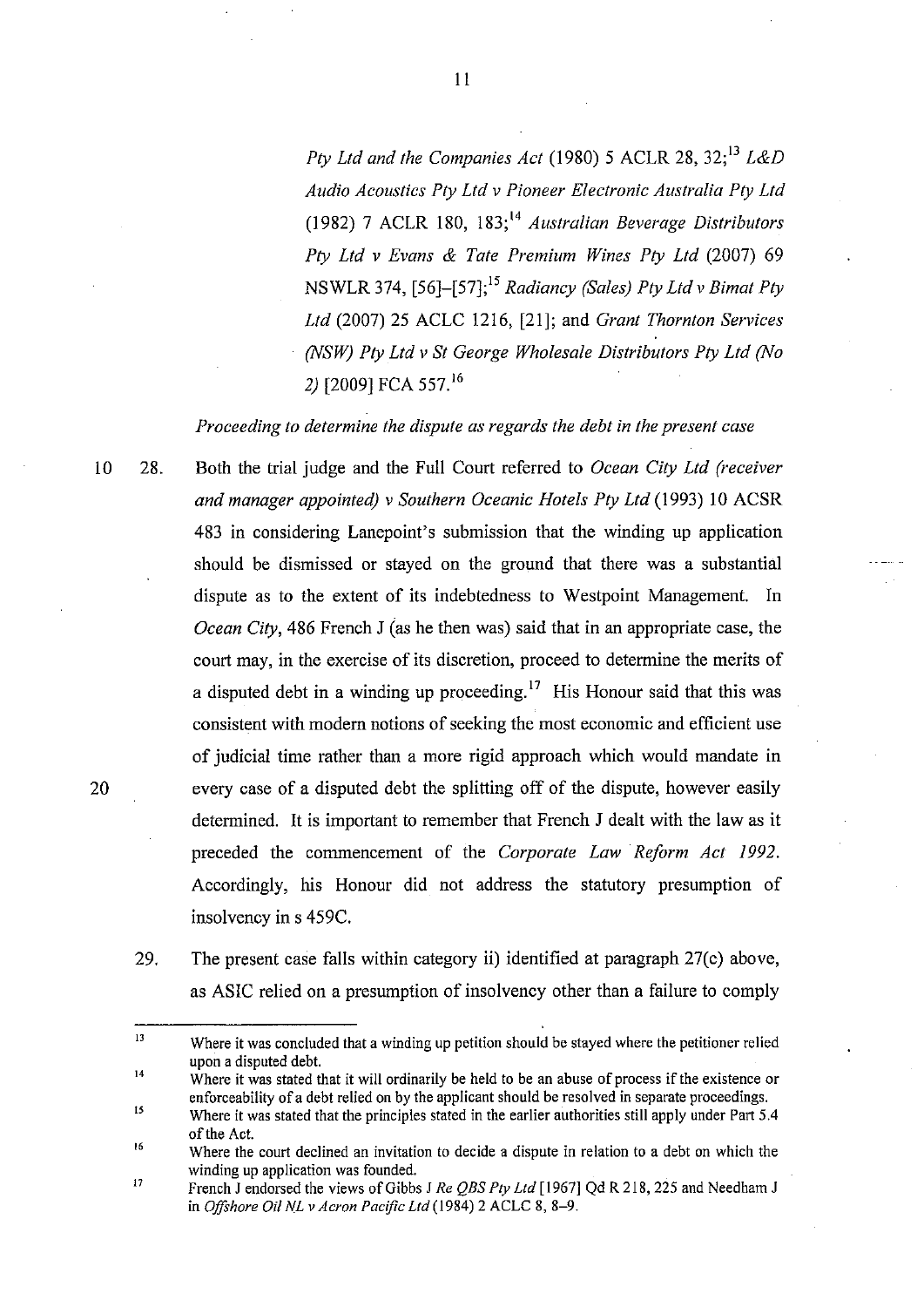with a statutory demand. It was open to the trial judge, in the exercise of discretion, to proceed to determine the dispute about the Westpoint Management loan in the winding up application. His Honour did not err in this respect, and there was no warrant for the majority of the Full Court to interfere with his Honour's conclusion.

30. The majority's starting point 'that ordinarily a company would not be woundup on the basis of a disputed debt' (at [37) AB 1458) was drawn from cases within category (iii) identified at paragraph 27(c) above. In those cases, the disputed debt was owed by the company to the applicant for winding up, so that the debt was essential to the applicant's standing as a creditor. In the present case, the applicant for winding up, ASIC, was not a creditor of Lanepoint. The dispute as to the debt arose only in the course of Lanepoint's attempt to rebut the statutory presumption of its insolvency, and was thus irrelevant to ASIC's application for winding-up.

## *Policy in Part* 5.4 *of the Act*

- 31. The majority of the Full Court stated that the *Corporate Law Reform Act 1992*  manifested a legislative policy 'to the effect that where a disputed debt is relied upon as being demonstrative of insolvency, that dispute should be resolved outside of the winding up process' (at [59] AB 1465).
- 20 32. By that statement, their Honours may have intended to state the effect of s 459S (although they did not say so). That is, in short, where an application for winding up in insolvency is based on the failure to comply with a statutory demand, the company cannot dispute the debt (which was the subject of the demand) in the winding up proceeding, unless it obtains leave to do so. Section 459S is based on a policy that requires the company, in the absence of leave, to dispute the debt prior to the winding up proceeding by applying to set aside the statutory demand under ss 4590 and 459H of the Act. Section 459S is irrelevant in the present case, as the winding up application by ASIC was not based on a presumption of insolvency triggered by a failure to comply with 30 a statutory demand.

ID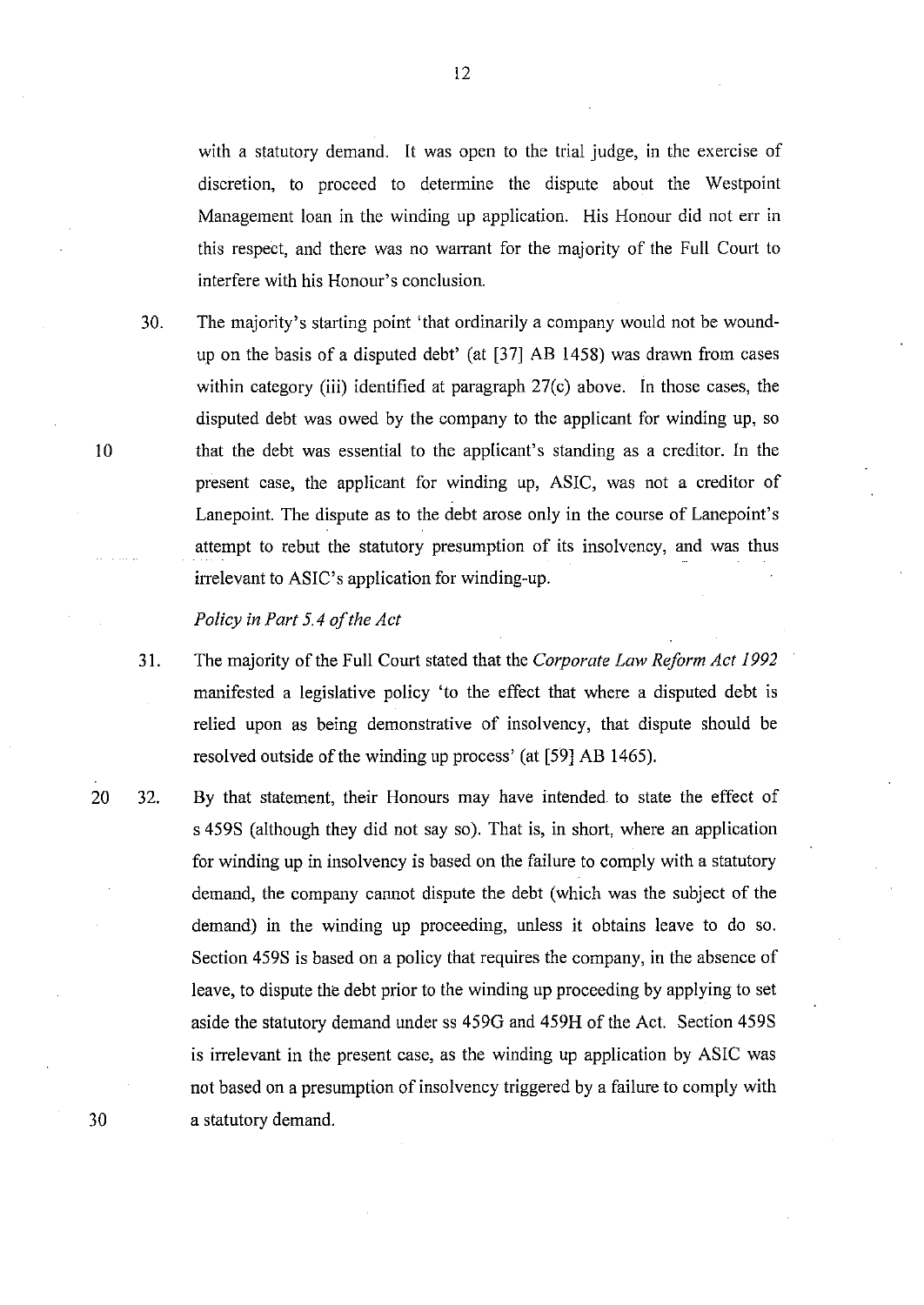- 33. If the statement of the majority of the Full Court is taken at face value (that is, more broadly than stating the effect of s 459S), it is incorrect. No such broad legislative policy appears in Part 5.4 of the Act. The court is given a very broad discretion in a winding up application: s 467 of the Act. Where the applicant does not rely on a presumption of insolvency, the court may in the exercise of its discretion determine disputes about debts which go to the issue of insolvency. However where the applicant relies on a presumption of insolvency, the company must prove to the court's satisfaction that the debt does not exist or is of a lower amount.
- 10 34. If the majority of the Full Court were correct, it would substantially undermine the significance of the presumption of insolvency in s 459C of the Act. The decision would effectively allow a company presumed to be insolvent to stultify a winding up application by pointing to a disputed debt. If there is a legislative policy manifested in Part 5.4 of the Act as expressed by the majority of the Full Court, that would have a significant adverse effect on the conduct of the many winding up applications around the country.

## *Other parties interested in the dispute about the debt*

- 35. The majority of the Full Court said that it was a relevant consideration, in determining whether to entertain the dispute about the debt in the winding up application, that 'all the parties whose interests would be affected ... are also parties to the winding up application', and that the trial judge did not appear to give consideration to this question (at [52] AB 1463; [65] AB 1466). This, the majority said, was another point of distinction with *Ocean City* (at [54] AB 1464).
- 36. Contrary to the majority's reasons, the other persons involved in the two transactions that purported to reduce the quantum of the Westpoint Management loan were not necessary parties to the winding up application. Their rights and obligations were not, and could not be, affected by a winding up order so as to necessitate their joinder.<sup>18</sup> A winding up order could affect the rights  $-$  more particularly, the status  $-$  only of Lanepoint. The conclusion
- <sup>18</sup> cf John Alexander's Clubs Pty Ltd v White City Tennis Club Ltd (2010) 266 ALR 462, 492 -

493.

30

20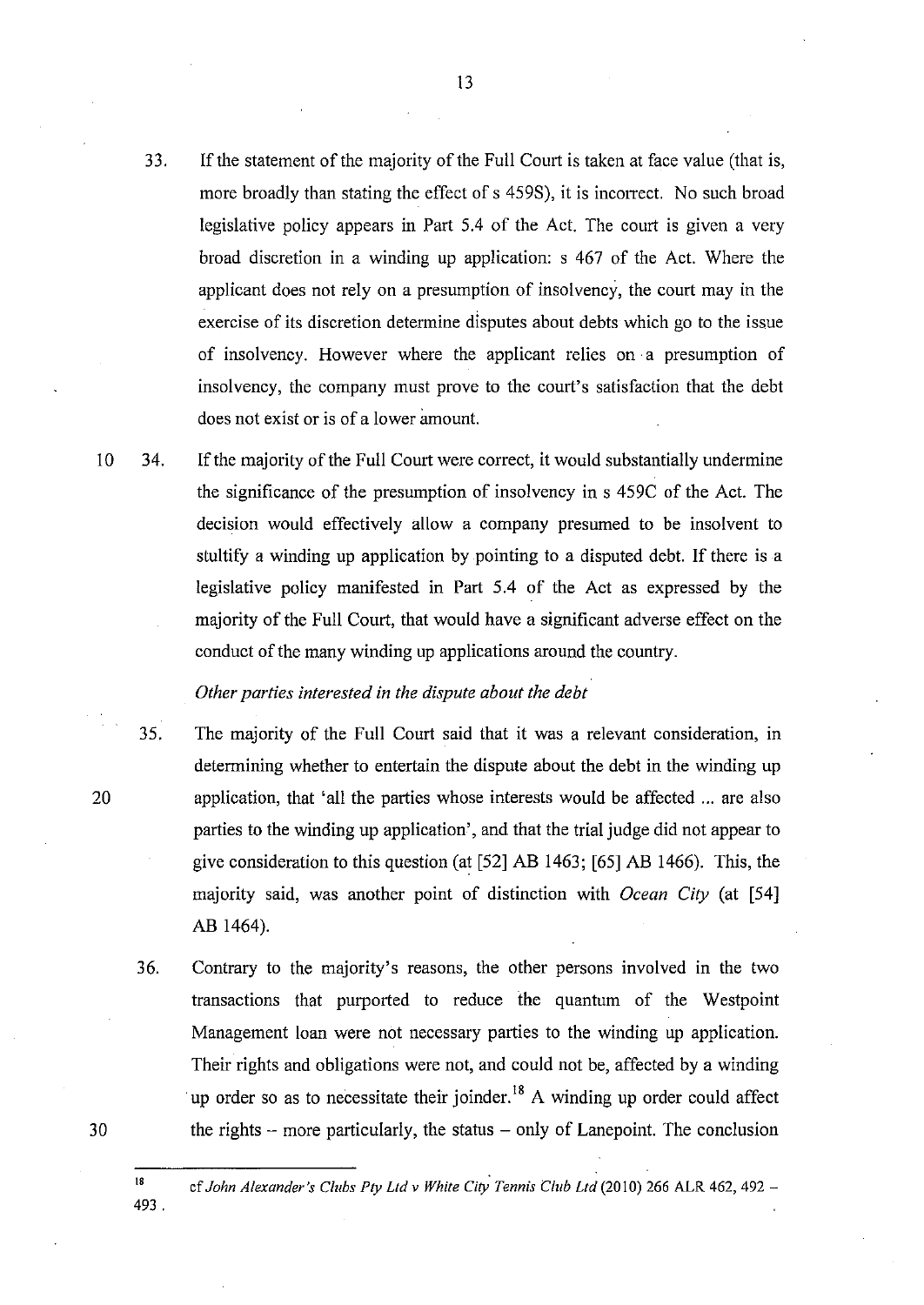of the trial judge that the transactions were shams was not binding on Westpoint Management or any officers of Westpoint Management or related companies who may have been involved in the transactions.<sup>19</sup> In requiring their joinder, the majority erred.

37. If the majority of the Full Court were correct, so that it is necessary to bring before the Court every person who is in some way interested in a dispute in relation to a debt that is relevant to solvency, many winding up applications, which require a quick resolution, will become cumbersome, slow and practically unworkable. It is contrary to the aims of Part 5.4, which are to ensure that the winding up in insolvency of a company proceeds in an orderly and efficient manner: Harmer Report, [122]. The need for efficiency is the reason behind the imposition of a time limit on winding up applications: an application must be determined within 6 months after it is made: s 459R. Section 459S also assists in achieving that aim, in eliminating disputes about debts (which are the subject of statutory demands) in a winding up proceeding.

# *Irrelevant hypothesis about statutory demand*

- 38. The majority of the Full Court said that had Westpoint Management issued a statutory demand for \$6.6 million in respect of the loan, 'Lanepoint would undoubtedly have succeeded' in setting it aside under s 459G of the Act (at [76] AB 1468-9). However, this consideration was irrelevant and merely hypothetical; such a demand was not issued. ASIC did not rely on a statutory demand to bring its application, and had the benefit of a presumption of insolvency unrelated to any statutory demand.
- 39. In any event, the hypothetical conclusion drawn by the majority does not follow. In order to set aside a statutory demand, Lanepoint would have had to satisfy the court, relevantly, that there was a 'genuine dispute' between it and Westpoint Management about the existence or amount of the debt. The court would have to investigate the factual basis of the claim that the debt was disputed before it could be satisfied that the dispute was genuine.<sup>20</sup> In an application to set aside a statutory demand, the court need not accept

10

20

30

<sup>19</sup>  ef *Re Whitemark Ply Ltd* v *Cann Australia Ltd* [1993] FCA 141, [7].

*Mibor Investments Ply Ltd* v *Commonwealth Bank of Australia* (1993) II ACSR 362, 365.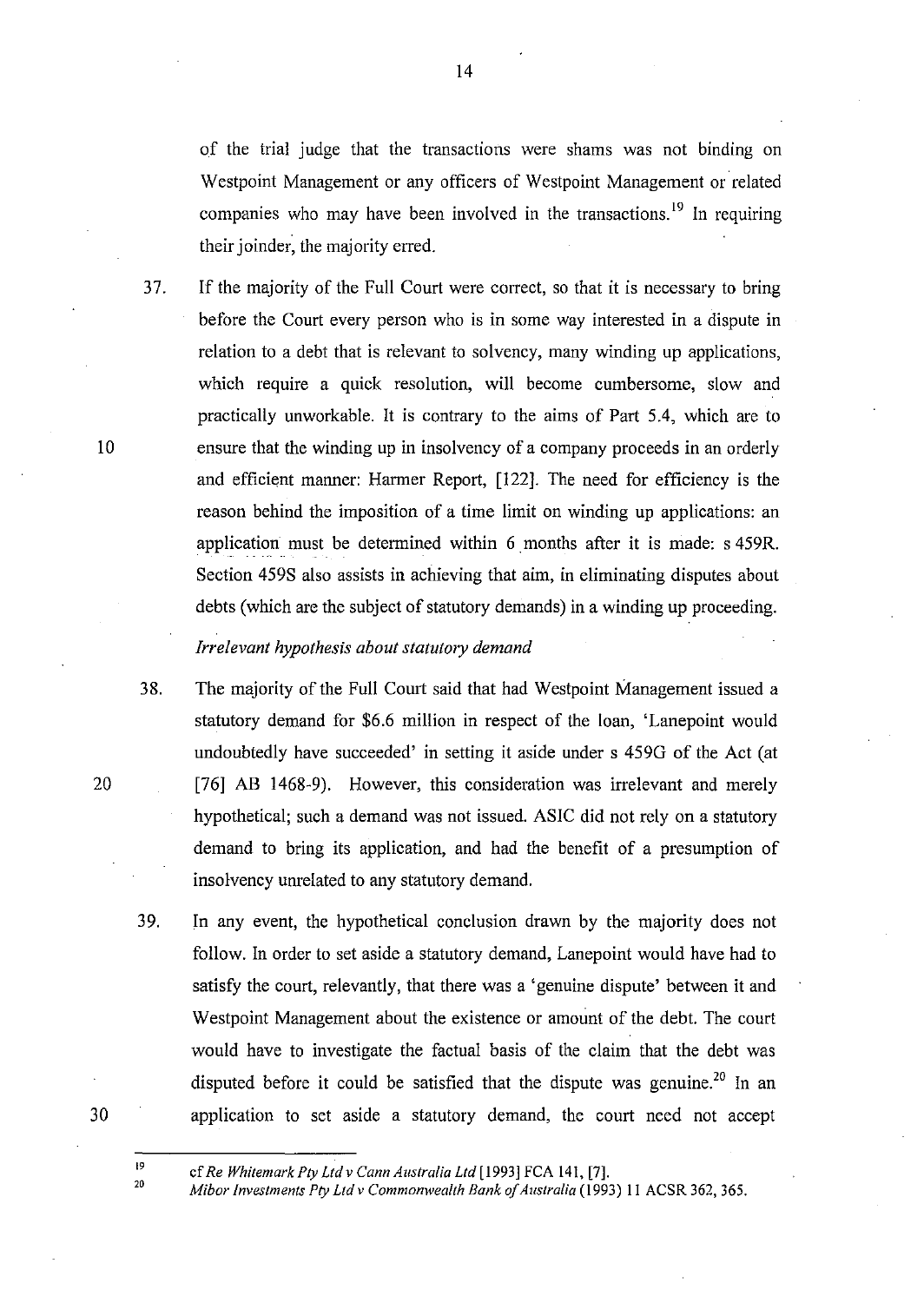uncritically every statement asserting a dispute 'however equivocal, lacking in precision, inconsistent with undisputed contemporary documents or other statements by the same deponent, or inherently improbable in itself.<sup>21</sup>

40. Lanepoint did not succeed in satisfying the trial judge that there was a genuine dispute about the amount of the debt to Westpoint Management. It was open to the trial judge to find that the two transactions were improper, to reject Lanepoint's alleged dispute, and to conclude that the amount of the debt owed to Westpoint Management was \$6.6 million.

## **Part VII: APPLICABLE LEGISLATION**

10 41. Part 5.4 of the *Corporations Act 2001* (Cth), as it existed at the relevant time (2 June 2006), is *attached* to these submissions. Those provisions are still in force, in that form, at the date of making these submissions.

## **Part VIII:** ORDERS SOUGHT

- 42. The appellant seeks the following orders:
	- (I) Appeal allowed.
	- (2) Set aside the orders 1 to 4 made by the Full Court of the Federal Court on 24 May 2010, and in their place order that the appeal to that Court be dismissed.
	- (3) Set aside orders I and 3 made by the Full Court of the Federal Court on 9 September 2010 and in their place order that the Appellant's costs of the appeal to the Full Court of the Federal Court be taxed and be reimbursed out of the property of the Respondent in accordance with s 466(2) of the Act.
	- (4) The Appellant's costs of the appeal to this Court, including the costs of . the application for special leave, be taxed and be reimbursed out of the property of the Respondent in accordance with s 466(2) of the Act.

20

*Eyota Ply Ltdv Hanave Ply Ltd(l994)* 12 ACSR 785,787, approved in *Gajie v Poyser [2007]*  VSCA 175, [18].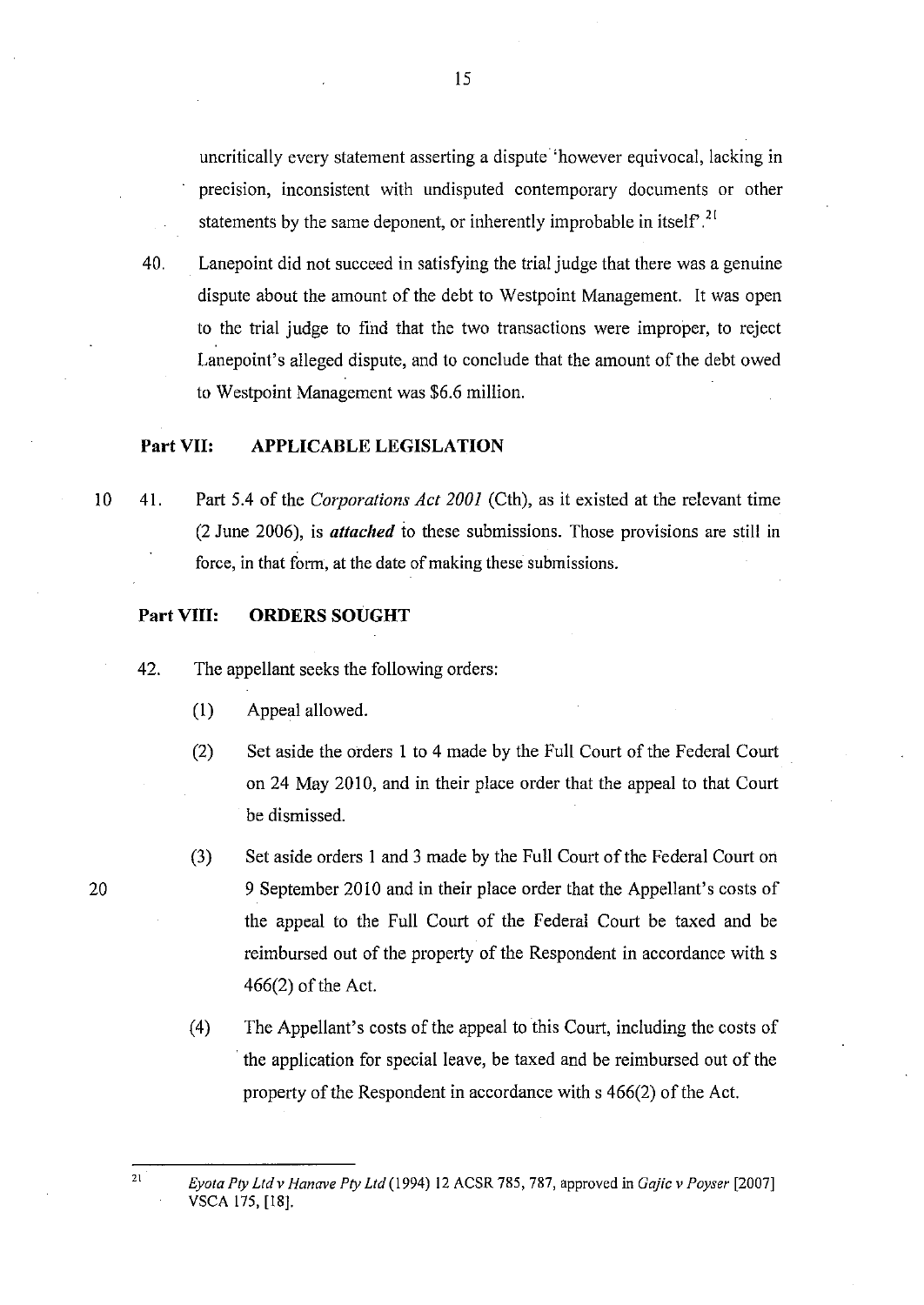Dated: 31 January 2011

Ink. Suite de la décrite de la décrite de la main de la décrite de la main de la décrite de la main de la main

Stephen Gageler SC Solicitor-General of the Commonwealth Tel: (02) 9230 8902 Fax: (02) 9230 8920 Email: Stephen.gageler@ag.gov.au

#### 

Philip D Crutchfield SC Tel: (03) 9225 7242 Fax: (03) 9225 6699 Email: pdcrutchfield@vicbar.com.au

Oren Bigos Tel: (03) 9225 6048 Fax: (03) 9670 5756 Email: oren.bigos@vicbar.com.au

10

 $20<sub>1</sub>$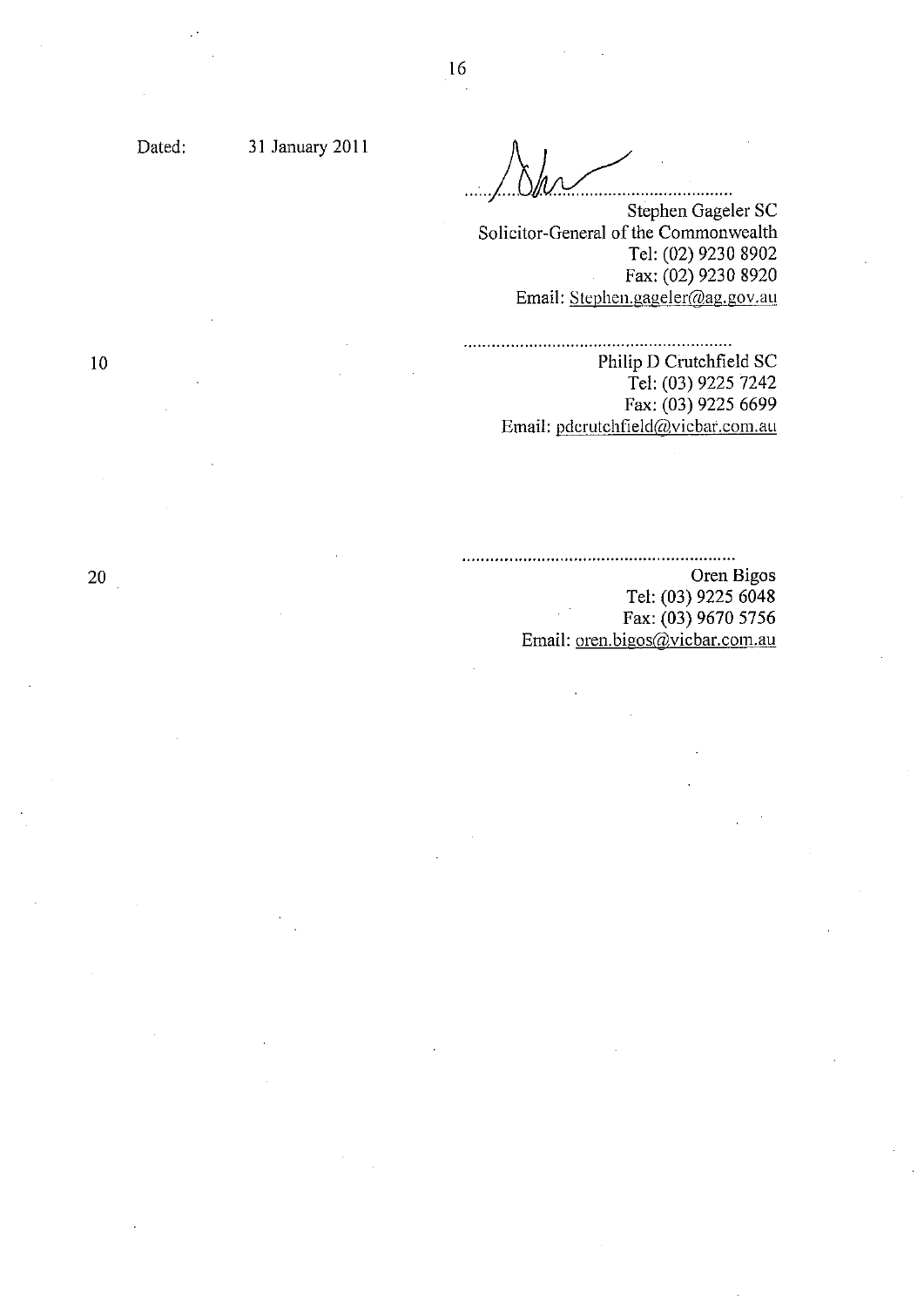# **Corporations Act 2001**

Act No. 50 of2001 as amended

This compilation was prepared on 10 April 2006 taking into account amendments up to Act No. 17 of 2006

Volume 2 includes: Table of Contents Chapters  $2L-5B$  (ss.  $283AA - 601DJ$ )

The text of any of those amendments not in force on that date is appended in the Notes section

The operation of amendments that have been incorporated may be affected by application provisions that are set out in the Notes section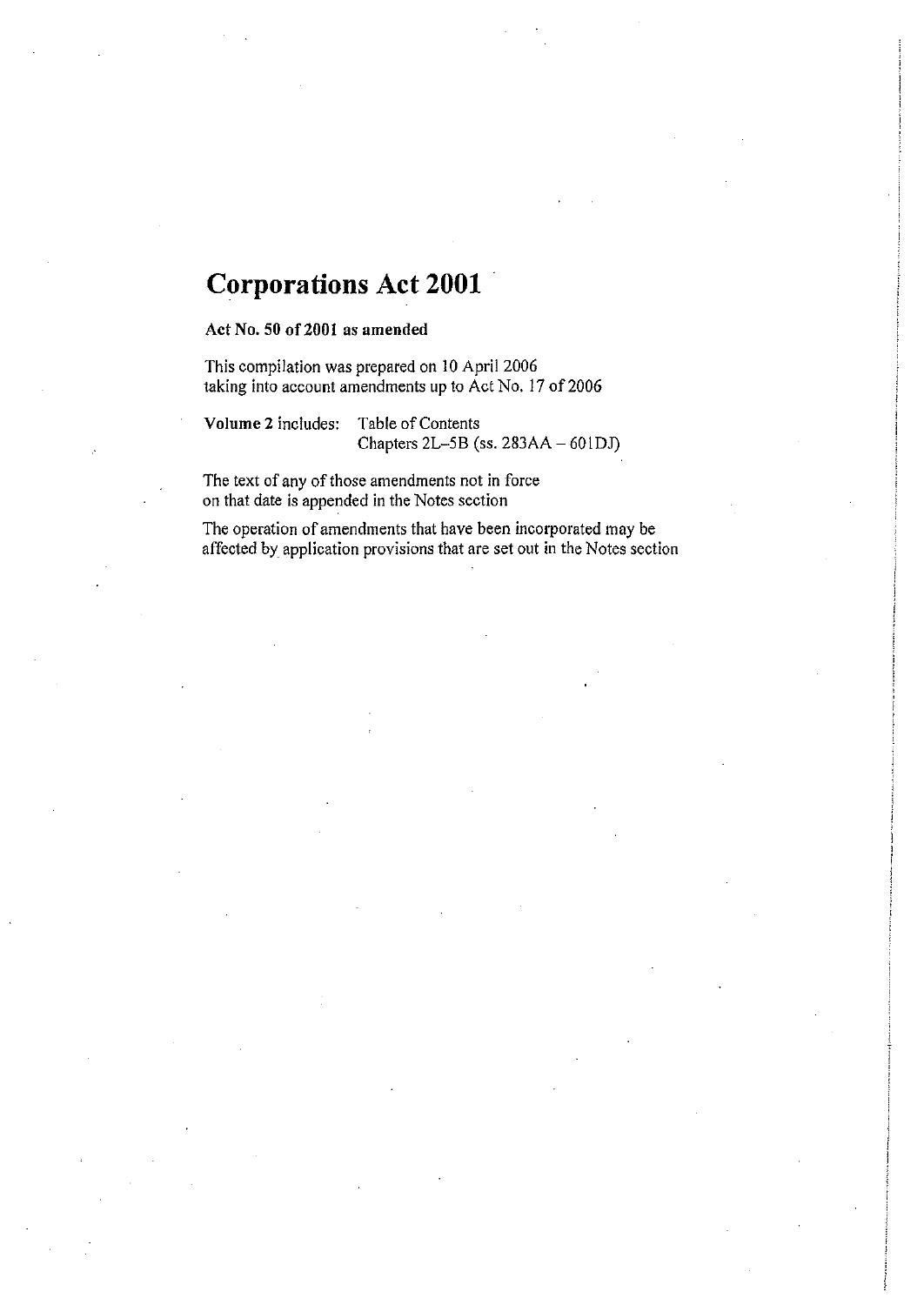**External administration Chapter 5**  Winding up in insolvency Part 5.4 **When company to be wound up in insolvency Division 1** 

Section 459A

# **Part S.4-Winding up in insolvency**

## Division I-When company to be wound **up** in insolvency

## 459A Order that insolvent company be wound up in insolvency

On an application under section 459P, the Court may order that an insolvent company be wound up in insolvency.

#### 459B Order made on application under section 234, 462 or 464

Where, on an application under section 234, 462 or 464, the Court is satisfied that the company is. insolvent, the Court may order that the company be wound up in insolvency.

#### 459C Presumptions to be made in certain proceedings

- (1) This section has effect for the purposes of:
	- (a) an application under section 234, 459P, 462 or 464; or
	- (b) an application for leave to make an application under section 459P.
- (2) The Court must presume that the company is insolvent if, during or after the 3 months ending on the day when the application was made:
	- (a) the company failed (as defined by section 459F) to comply with a statutory demand; or
	- (b) execution or other process issued on ajudgment, decree or order of an Australiari court in favour of a creditor of *the*  company was returned wholly or partly unsatisfied; or
	- (c) a receiver, or receiver and manager, of property of the company was appointed under a power contained in an instrument relating to a floating charge on such property; or
	- (d) an order was made for the appointment of such a receiver, or receiver and manager, for the purpose of enforcing such a charge; or
	- (e) a person entered into possession, or assumed control, of such property for such a purpose; or

*Corporations Act 2001* 275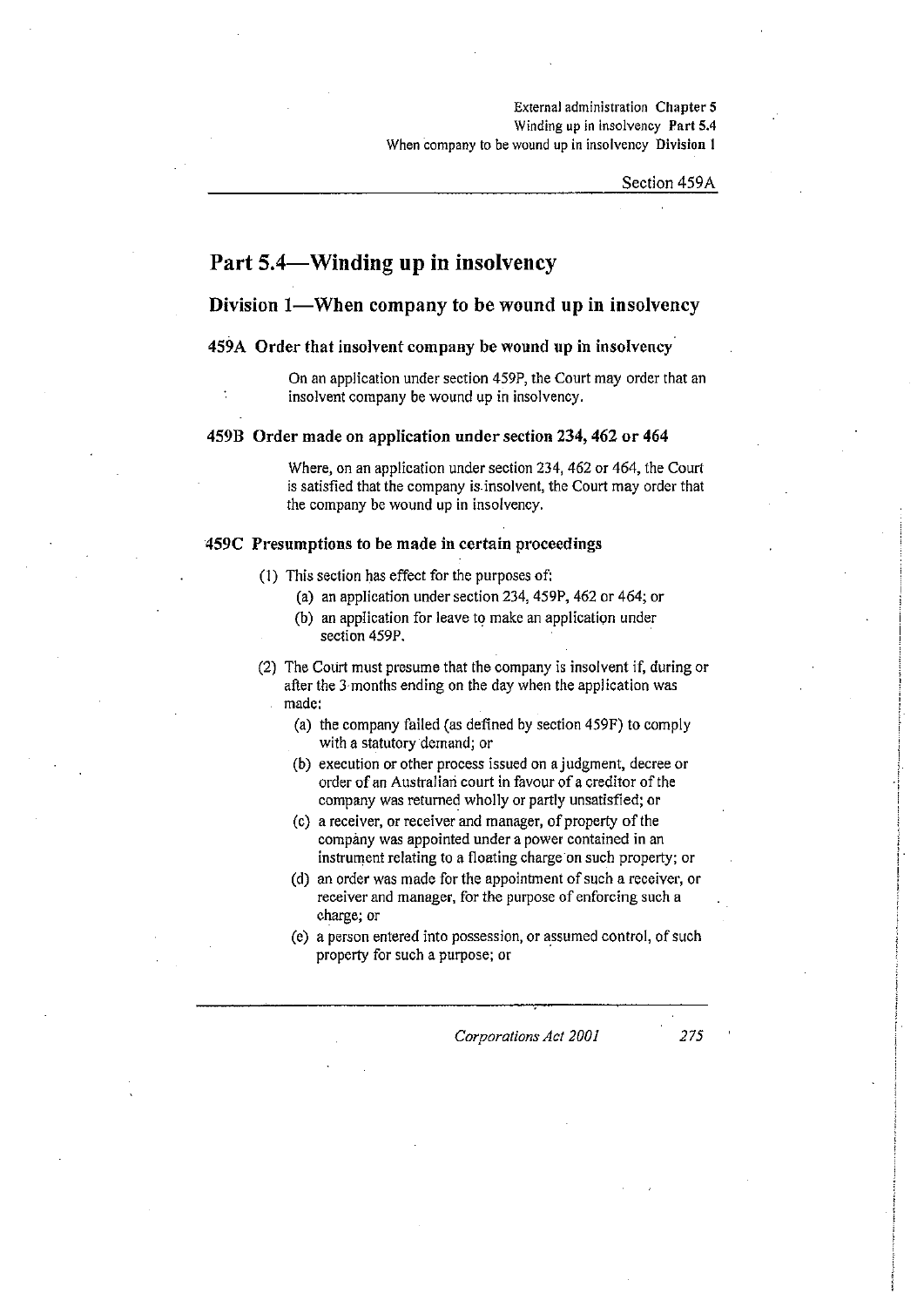**Chapter 5 External administration**  Part 5.4 Winding up in insolvency **Division 1 When company to be wound up in insolvency** 

Section 459D

- $\cdot$  (f) a person was appointed so to enter into possession or assume control (whether as agent for the chargee or for the company).
- (3) A presumption for which this section provides operates except so far as the contrary is proved for the purposes of the application.

## **459D Contingent or prospective liability relevant to whether company solvent**

- (1) In determining, for the purposes of an application of a kind referred to in subsection 459C(I), whether or not the company is solvent, the Court may take into account a contingent or prospective liability of the company.
- (2) Subsection (l) does not limit the matters that may be taken into account in determining, for a particular purpose, whether or not a company is solvent.

*276 Corporations Act 2001*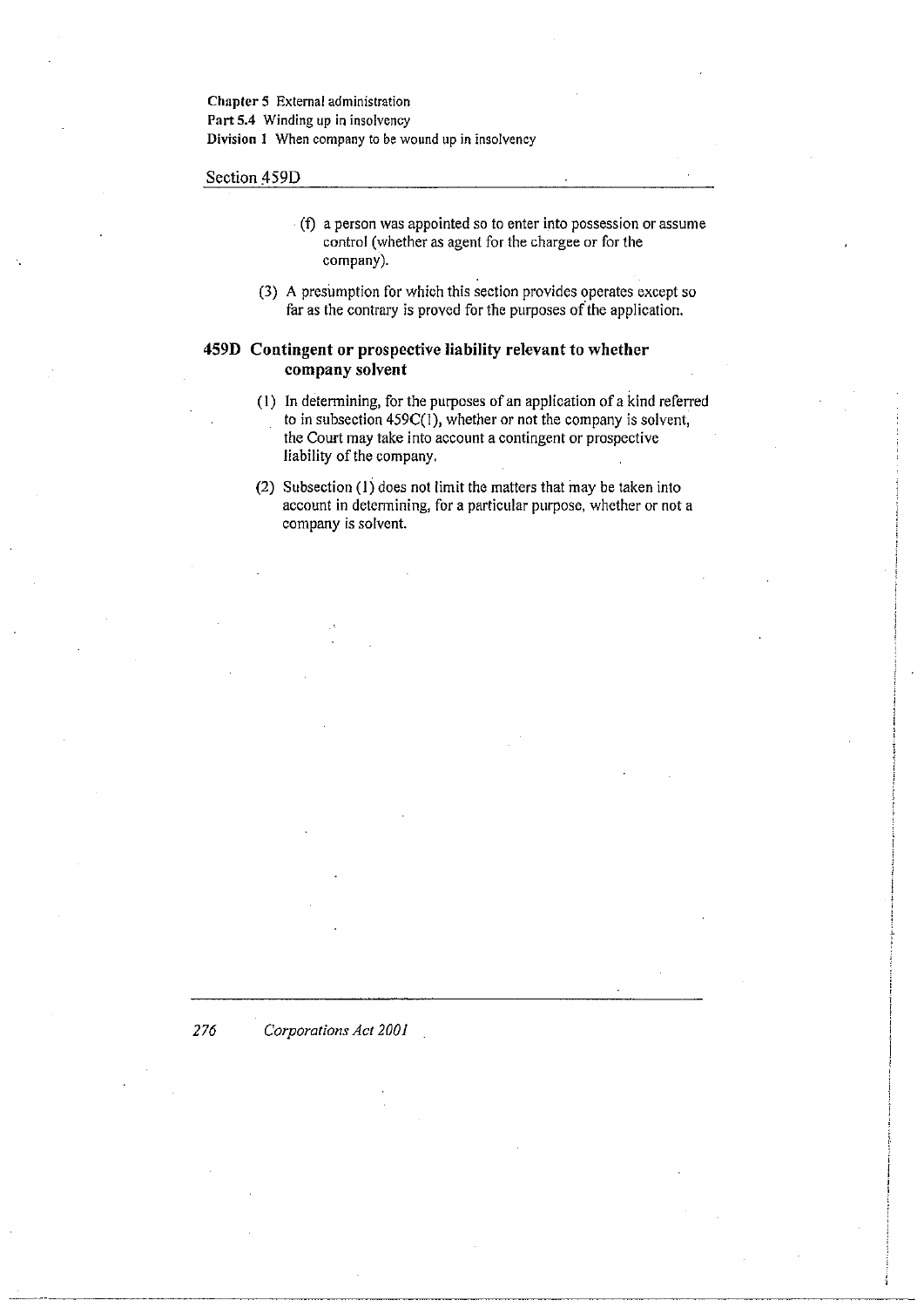**External administration Chapter 5**  Winding up in insolvency Part 5.4 **Statutory demand Division 2** 

#### **Division 2-Statutory demand**

#### **459E Creditor may** serve statutory **demand on corn pany**

- (I) A person may serve on a company a demand relating to:
	- (a) a single debt that the company owes to the person, that is due and payable and whose amount is at least the statutory minimum; or
	- (b) 2 or more debts that the company owes to the person, that are due and payable and whose amounts total at least the statutory minimum.
- (2) The demand:
	- (a) if it relates to a single debt-must specify the debt and its amount; and
	- (b) if it relates to 2 or more debts-must specify the total of the amounts of the debts; and
	- (c) must require the company to pay the amount of the debt, or the total of the amounts of the debts, or to secure or compound for that amount or total to the creditor's reasonable satisfaction, within 21 days after the demand is served on the company; and
	- (d) must be in writing; and
	- (e) must be in the prescribed form (if any); and
	- (1) must be signed by or on behalf of the creditor.
- (3) Unless the debt, or each of the debts, is a judgment debt, the demand must be accompanied by an affidavit that:
	- (a) verifies that the debt, or the total of the amounts of the debts, is due and payable by the company; and
	- (b) complies with the rules.
- (4) A person may make a demand under this section relating to a debt even if the debt is owed to the person as assignee.
- (5) A demand under this section may relate to a liability under any of the following provisions of the *Income Tax Assessment Act 1936:* 
	- (aa) section 220AAE, 220AAM or 220AAR;
	- (a) section 221F (except subsection  $221F(12)$ ), section  $221G$ (except subsection  $221G(4A)$ ) or section  $221P$ ;

*Corporations Act 2001* 277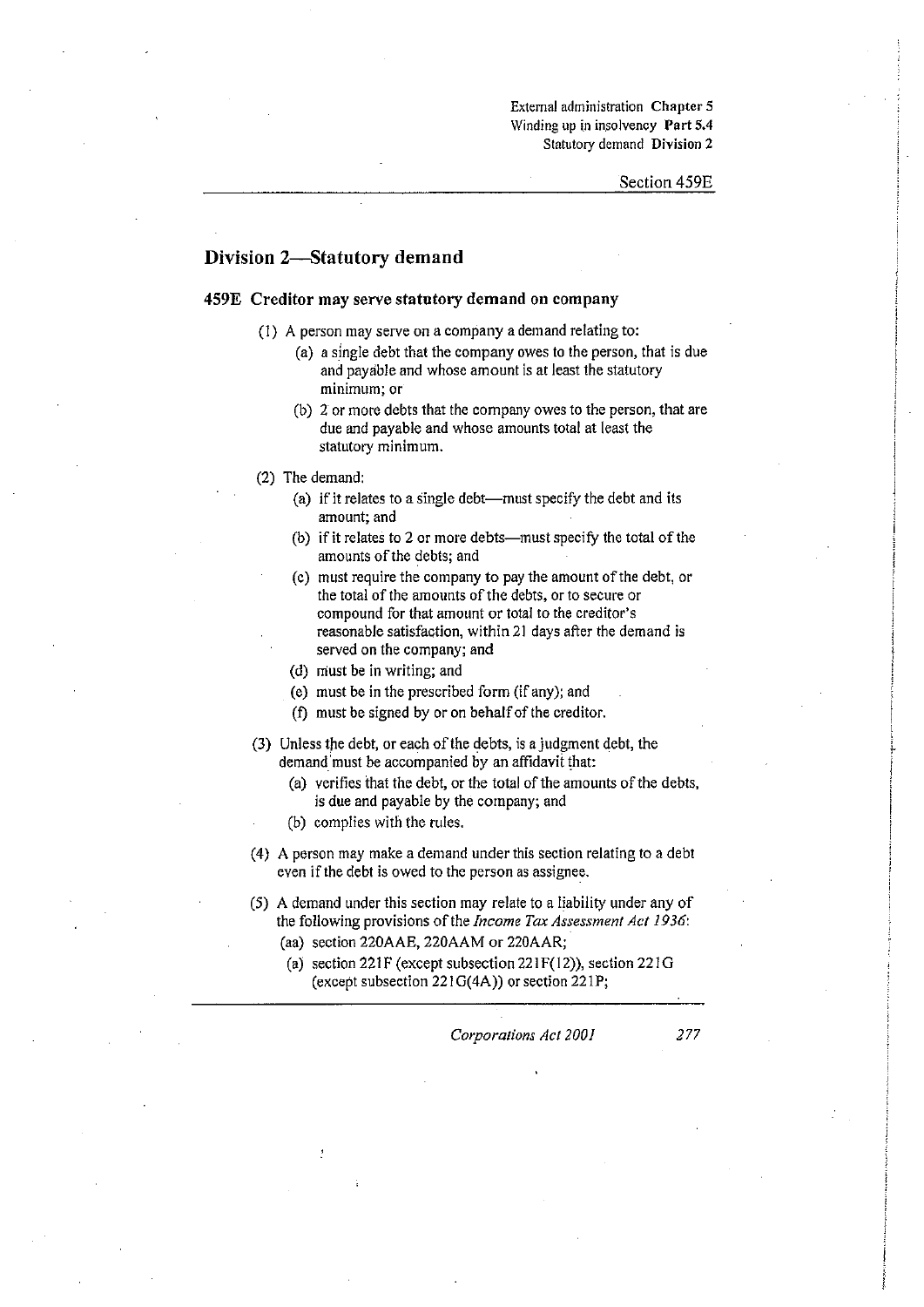**Chapter 5 External administration Part 5.4 Winding up in insolvency Division 2 Statutory demand** 

Section 459F

- (b) subsection 221YHDC(2);
- (c) subsection 221YHZD(1) or (IA);
- (d) subsection 221YN(1);
- (e) section 222AHA;

and any of the provisions of Subdivision 16-B in Schedule 1 to the *Taxation Administration Act* 1953, even if the liability arose before I January 1991.

(6) Subsection (5) is to avoid doubt and is not intended to limit the generality of a'reference in this Act to a debt.

#### 459F When company taken to fail to comply with statutory demand

- Cl) If, as at the end of the period for compliance with a statutory demand, the demand is still in effect and the company has not complied with it, the company is taken to fail to comply with the demand at the end of that period.
- (2) The period for compliance with a statutory demand is:
	- (a) if the company applies in accordance with section 459G for an order setting aside the demand:
		- (i) if, on hearing the application under section 459G, or on an application by the company under this paragraph, the Court makes an order that extends the period for compliance with the demand-the period specified in the order, or in the last such order, as the case requires, as the period for such compliance; or
		- (ii) otherwise—the period beginning on the day when the demand is served and ending 7 days after the application under section 459G is finally determined or otherwise disposed of; or
	- (b) otherwise-21 days after the demand is served.

#### *278 Corporations Act 2001*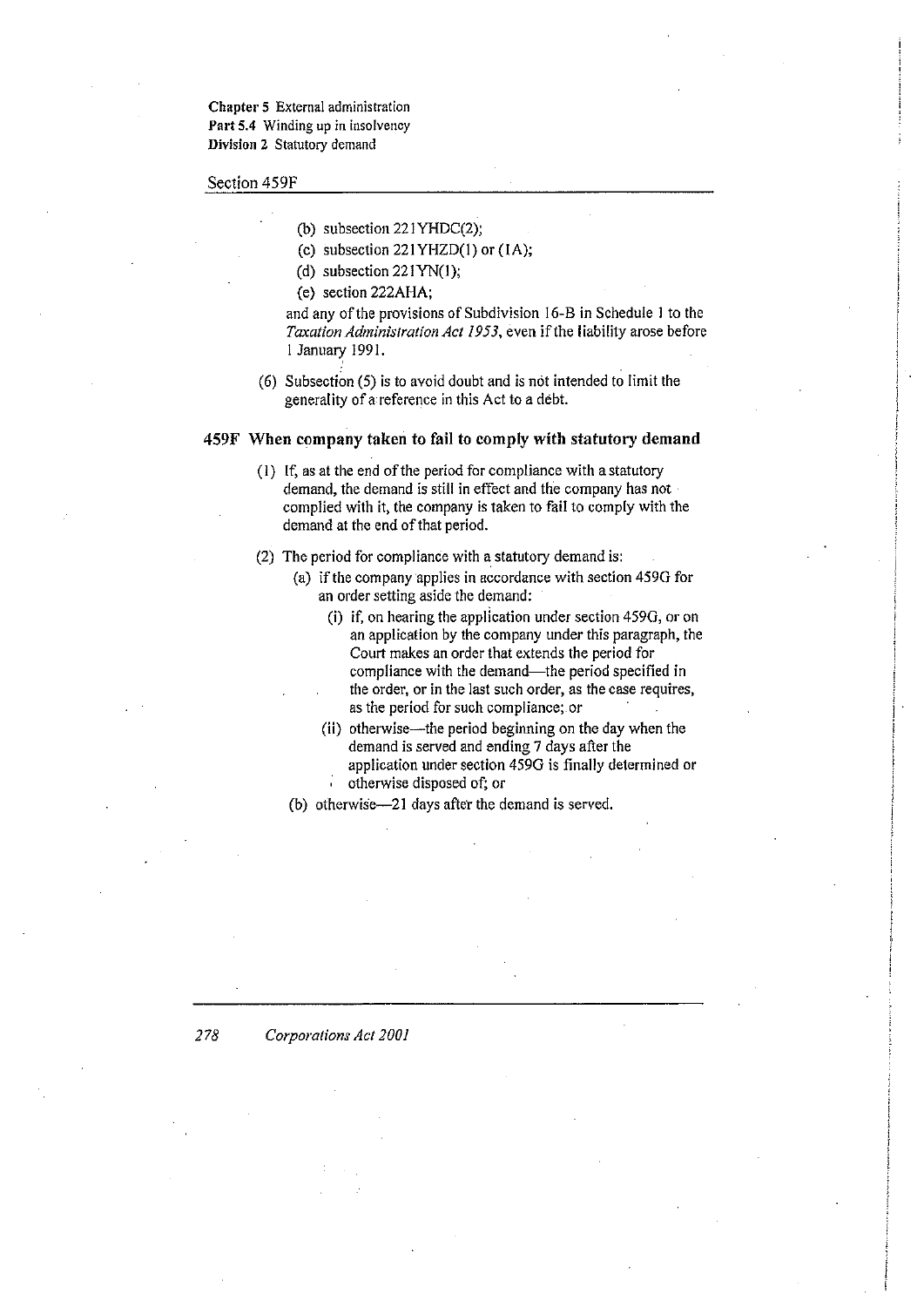#### **External administration Chapter 5**  Winding up in insolvency Part 5.4 Application to set aside statutory demand Division 3

#### Section 4590

## Division 3-Application to set aside statutory demand

#### 459G Company may apply

- (I) A company may apply to the Court for an order setting aside a statutory demand served on the company.
- (2) An application may only be made within 21 days after the demand is so served.
- (3) An application is made in accordance with this section only if, within those 21 days:
	- (a) an affidavit supporting the application is filed with the Court; and
	- (b) a copy of the application, and a copy of the supporting' affidavit, are served on the person who served the demand on the company.

## 459H Determination of application where there is a dispute or offsetting claim

- (I) This section applies where, on an application under section 4590, the Court is satisfied of either or both of the following:
	- (a) that there is a genuine dispute between the company and the respondent about the existence or amount of a debt to which the demand relates;
	- (b) that the company has an offsetting claim.
- (2) The Court must calculate the substantiated amount of the demand in accordance with the formula:

Admitted total  $-$  Offsetting total

where:

*admitted total* means:

(a) the admitted amount of the debt; or

(b) the total of the respective admitted amounts of the debts; as the case requires, to which the demand relates.

*offsetting total* means:

*Corporations Act 2001* 279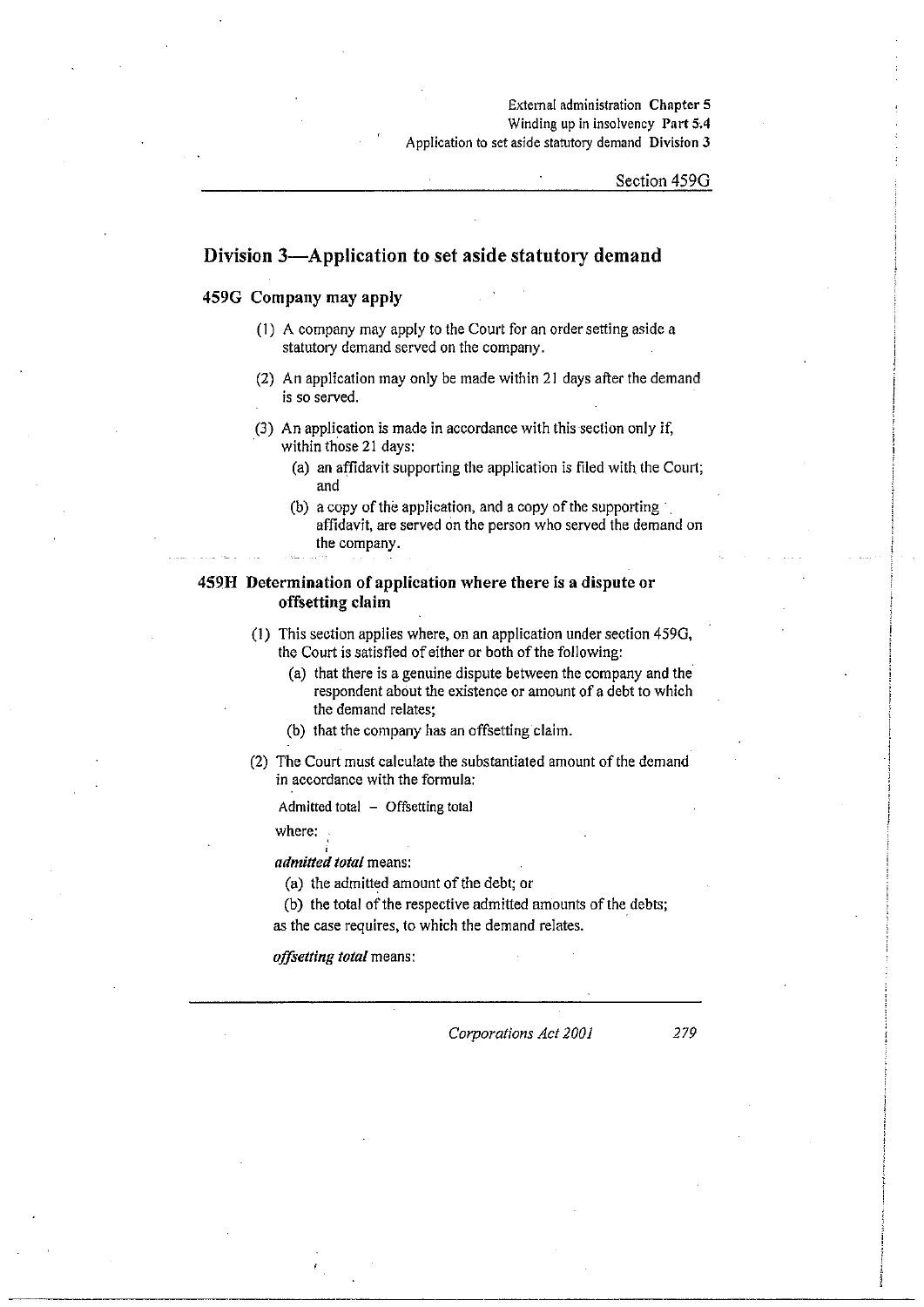#### Chapter 5 External administration

**Part 5.4 Winding up in insolvency** 

**Division 3 Application to set aside statutory demand** 

Section 459J

- (a) if the Court is satisfied that the company has only one offsetting claim-the amount of that claim; or
- (b) if the Court is satisfied that the company has 2 or more offsetting claims-the total of the amounts of those claims; or
- (c) otherwise--a nil amount.
- (3) If the substantiated amount is less than the statulory minimum, the Court must, by order, set aside the demand.
- (4) Ifthe substantiated amount is at least as great as the statutory minimum, the Court may make an order:
	- $(a)$  varying the demand as specified in the order; and
	- Cb) declaring the demand to have had effect, as so varied, as from when the demand was served on the company.
- $(5)$  In this section:

*admitted amount,* in relation to a debt, means:

- (a) if the Court is satisfied that there is a genuine dispute between the company and the respondent about the existence . of the debt-a nil amount; or
- (b) if the Court is satisfied that there is a genuine dispute between the company and the respondent about the amount of the debt-so much of that amount as the Court is satisfied is not the subject of such a dispute; or
- Cc) otherwise-the amount of the debt.

*offsetting claim* means a genuine claim that the company has against the respondent by way of counterclaim, set-off or cross-demand (even if it does not arise out of the same transaction or circumstances as a debt to which the demand relates).

*respondent* means the person who served the demand on the company.

(6) This section has effect subject to section 4591.

#### **459J** Setting aside **demand on other** grounds

(l) On an application under section 4590, the Court may by order set aside the demand if it is satisfied that:

*280 Corporations Act 2001*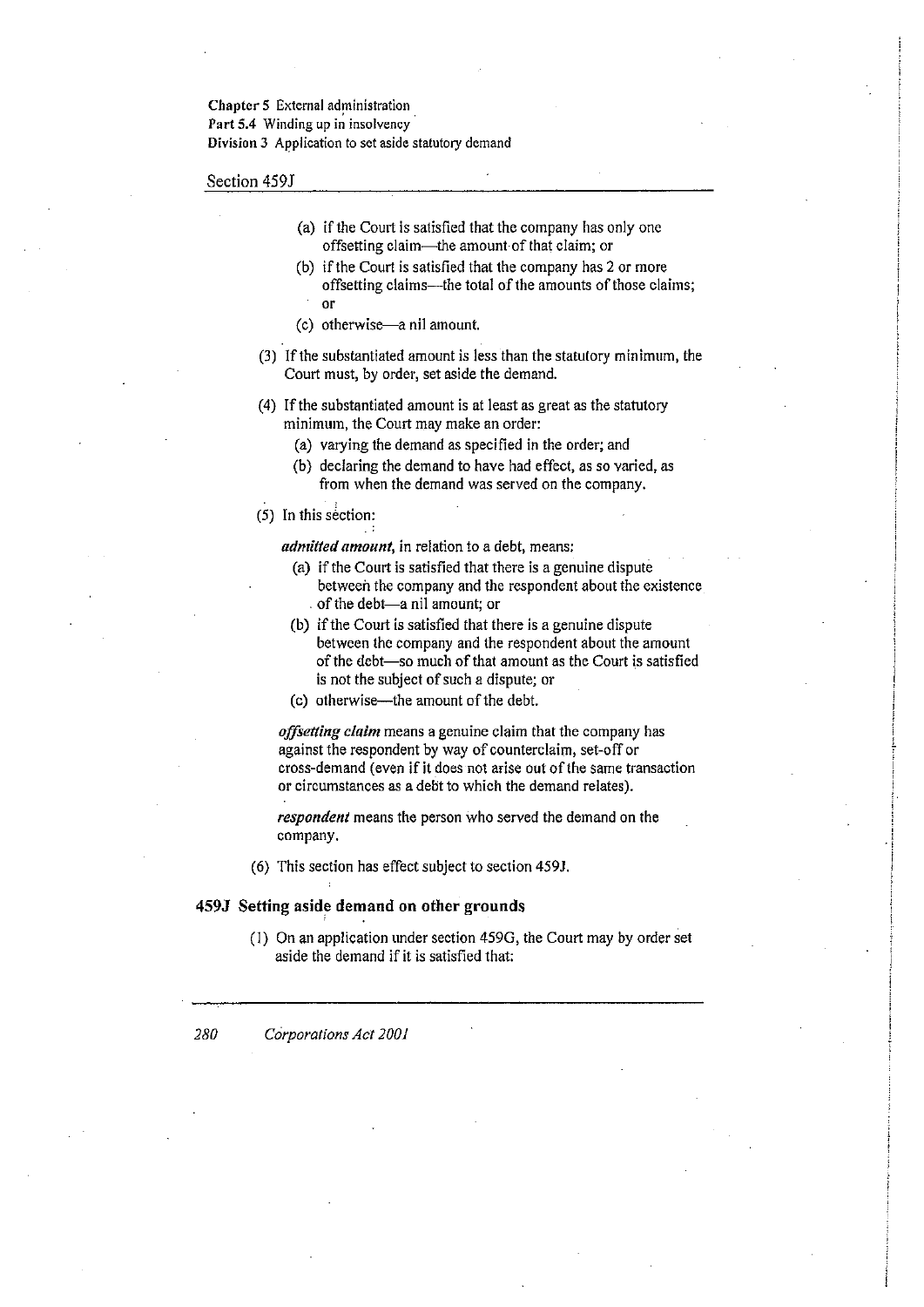#### **External administration Chapter 5**  Winding up in insolvency Part 5.4 **Application to set aside statutory demand Division 3**

## Section 459K

- (a) because of a defect in the demand, substantial injustice will be caused unless the demand is set aside; or
- (b) there is some other reason why the demand should be set aside.
- (2) Except as provided in subsection (I), the Court must not set aside a statutory demand merely because of a defect.

#### 459K Effect of order setting aside demand

A statutory demand has no effect while there is in force under section 459H or 459J an order setting aside the demand.

## 459L Dismissal of application

Unless the Court makes, on an application under section 459J, an order under section 459H or 459J, the Court is to dismiss the application.

#### 459M Order subject to conditions

An order under section 459H or 459J may be made subject to conditions.

## 459N Costs where company successful

Where, on an application under section 4590, the Court sets aside the demand, it may order the person who served the demand to pay the company's costs in relation to the application.

#### *CO/para/ions Act 2001* 28!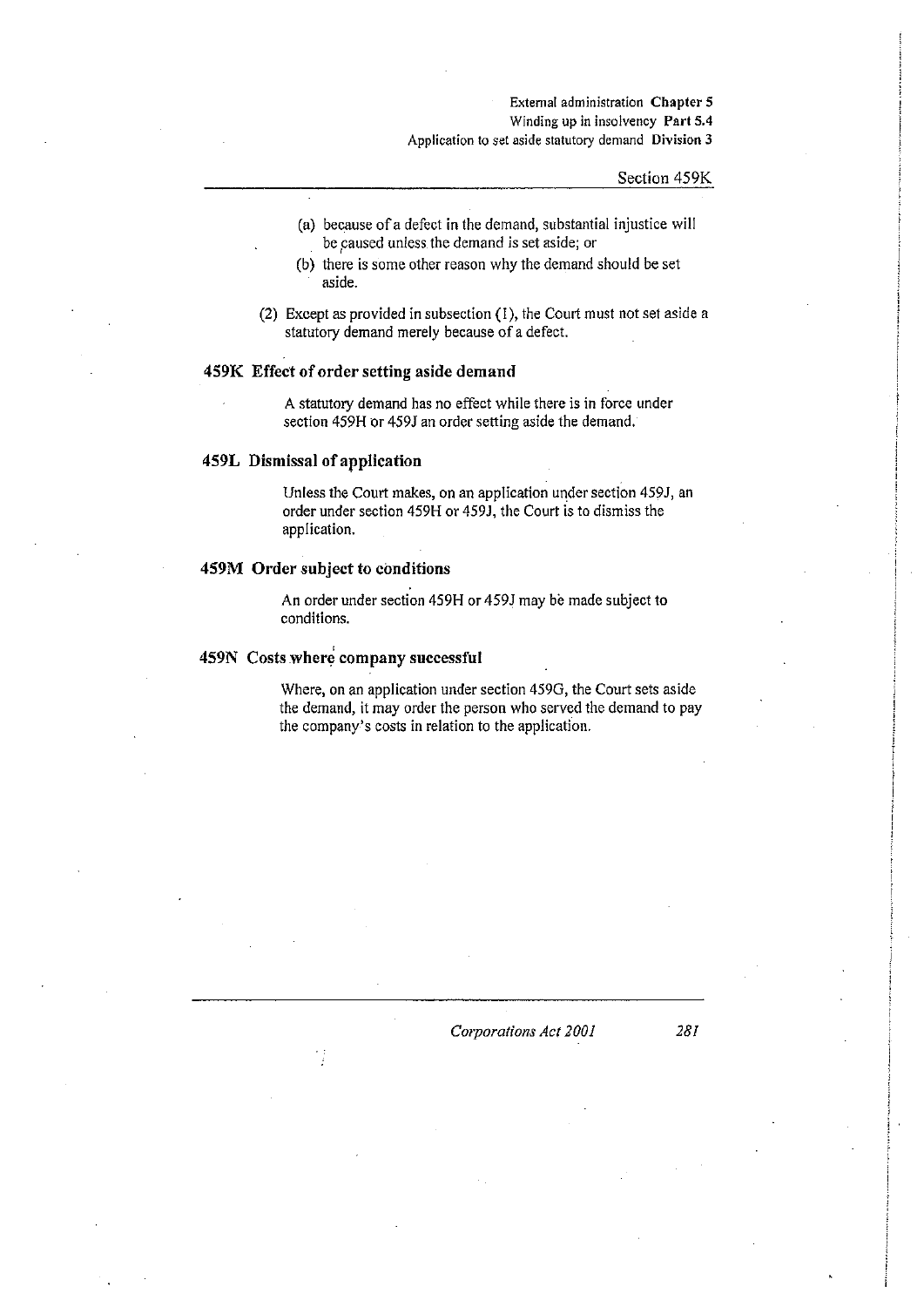**Chapter 5** External administration Port 5.4 Winding up in insolvency **Division 4** Application for order to wind up company in insolvency

Section 459P

# Division 4-Application for order to wind up company in insolvency

#### 459P Who may apply for order under section 459A

- (I) Anyone or more of the following may apply to the Court for a company to be wound up in insolvency:
	- (a) the company;
	- (b) a creditor (even if the creditor is a secured creditor or is only a contingent or prospective creditor);
	- (c) a contributory;
	- (d) a director;
	- (e) a liquidator or provisional liquidator of the company;
	- (t) ASIC;
	- (g) a prescribed agency.
- (2) An application by any of the following, or by persons including any of the following, may only be made with the leave of the Court:
	- (a) a person who is a creditor only because of a contingent or prospective debt;
	- (b) a contributory;
	- (c) a director;
	- (d) ASIC.
- (3) The Court may give leave if satisfied that there is a prima facie case that the company is insolvent, but not otherwise.
- (4) The Court may give leave subject to conditions.
- (5) Except as permitted by this section, a person cannot apply for a company to be wound up in insolvency.

## 459Q Application relying on failure to comply with statutory demand

If an application for a company to be wound up in insolvency relies on a failure by the company to comply with a statutory demand, the application:

*282 Corporations Act 2001*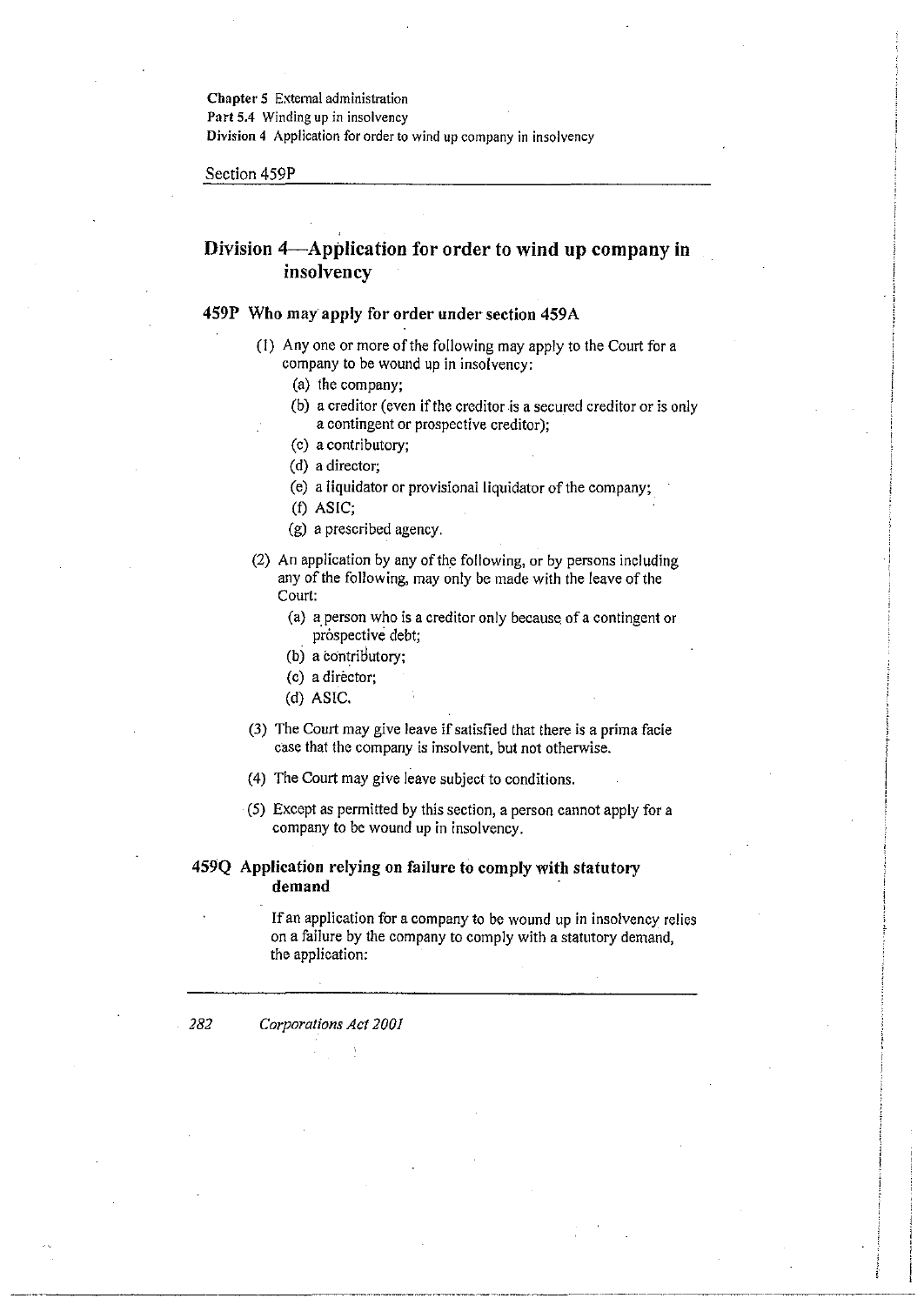#### Extemal administration Chapter 5

Winding up in insolvency Part 5.4

**Application fororderto wind up company in insolvency Division 4** 

#### Section 459R

- (a) must set out particulars of service of the demand on the company and of the failure to comply with Ihe demand; and
- (b) must have attached to it:
	- (i) a copy of the demand; and
	- (ii) if the demand has been varied by an order under subsection 459H(4)-a copy of the order; and
- (c) unless the debt, or each of the debts, to which the demand relates is a judgment debt--must be accompanied by an affidavit that:
	- (i) verifies that the debt, or the total of the amounts of the debts, is due and payable by the company; and
	- (ii) complies with the rules.

#### 459R Period within which application must be determined

- (1) An application for a company to be wound up in insolvency is to be determined within 6 months after it is made.
- (2) The Court may by order extend the period within which an application must be determined, but only if:
	- (a) the Court is satisfied that special circumstances justify the **extension; and**
	- (b) the order is made within that period as prescribed by subsection (I), or as last extended under this subsection, as the case requires.
- (3) An application is, because of this subsection, dismissed ifit is not determined as required by this section.
- (4) An order under subsection (2) may be made subject to conditions.

#### 459S Company may not oppose application on certain grounds

- (1) In so far as an application for a company to be wound up in insolvency relies on a failure by the company to comply with a statutory demand, the company may not, without the leave of the Court, oppose the application on a ground:
	- (a) that the company relied on for the purposes of an application by it for the demand to be set aside; or
	- (b) that the company could have so relied on, but did not so rely on (whether it made such an application or not).

*Corporations Act 2001* 283